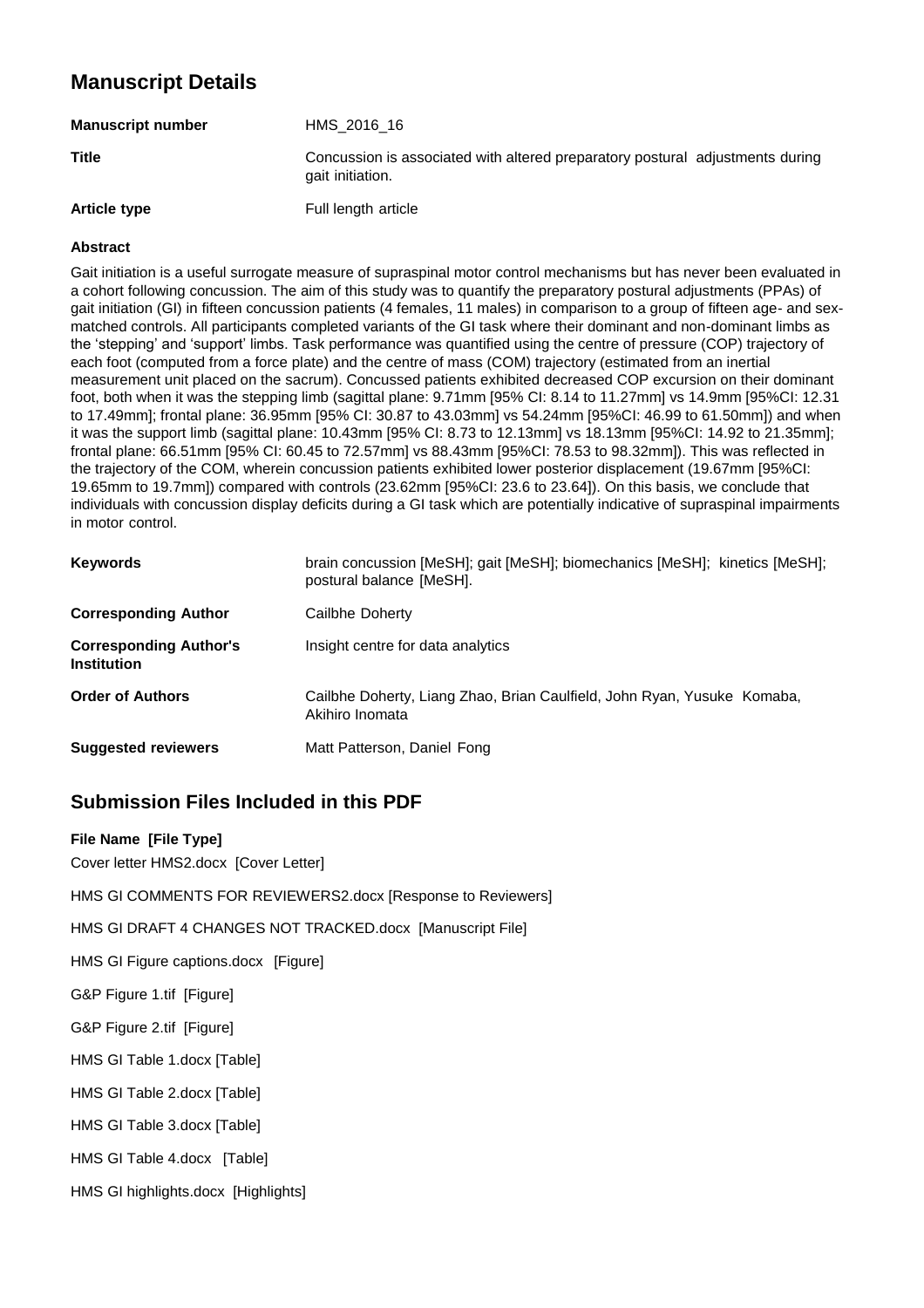To view all the submission files, including those not included in the PDF, click on the manuscript title on your EVISE Homepage, then click 'Download zip file'.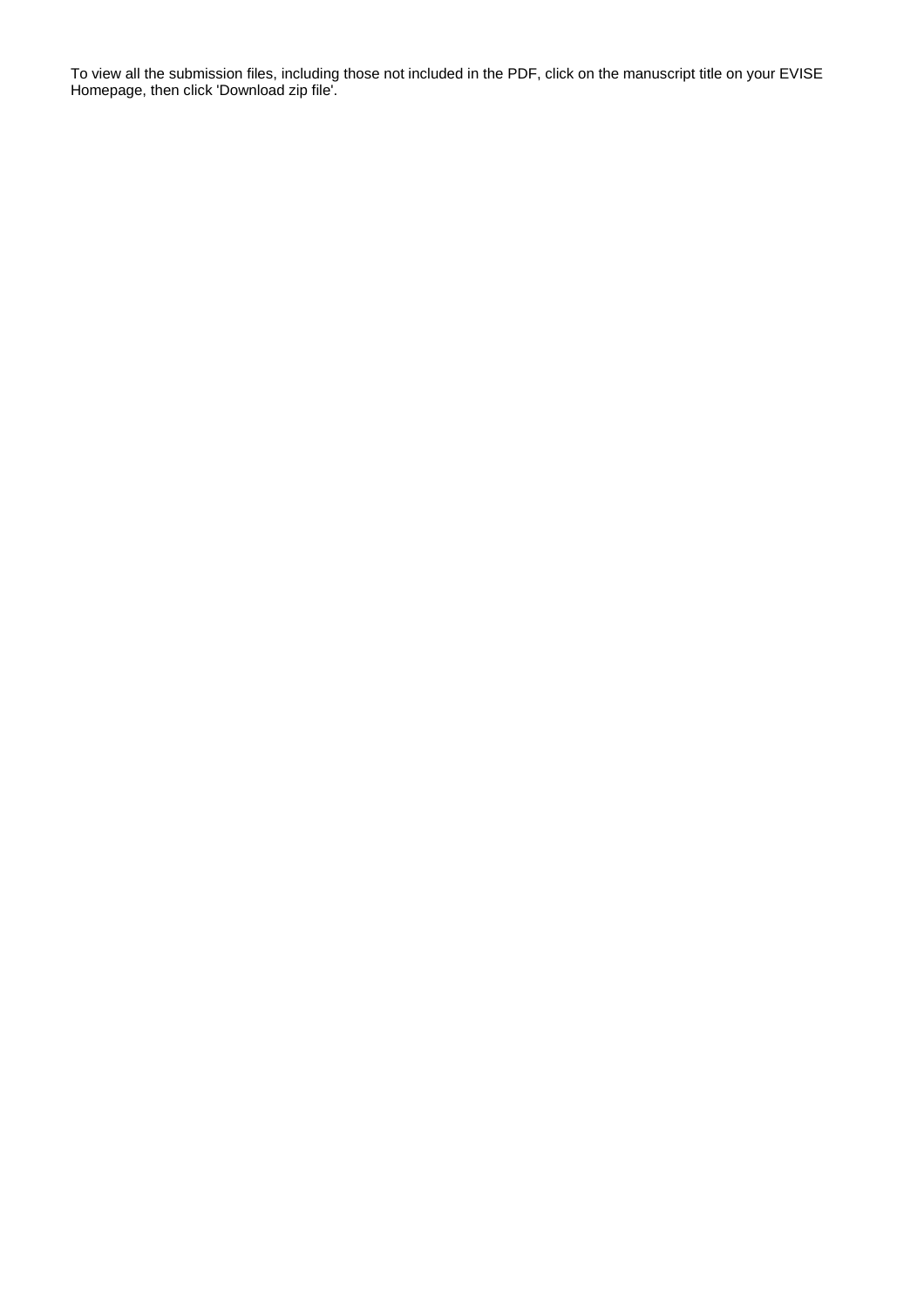**Title:** Concussion is associated with altered preparatory postural adjustments during gait initiation.

### **Original article**

# **Authors:**

Cailbhe Doherty<sup>a</sup>

Liang Zhao<sup>a</sup>

John Ryan<sup>b</sup>

Yusuke Komaba<sup>c</sup>

Akihiro Inomata<sup>c</sup>

# Brian Caulfield<sup>a</sup>

- a. Insight Centre for Data Analytics, University College Dublin, Dublin, Ireland.
- b. St. Vincent's University Hospital, Dublin, Ireland.
- c. Fujitsu Laboratories Ltd.Japan

# **Address for Correspondence:**

[Cailbhe.doherty@ucdconnect.ie](mailto:Cailbhe.doherty@ucdconnect.ie)

Insight centre for data-analytics

O'Brien Centre for Science

Science centre east

University College Dublin

Belfield

**Acknowledgements**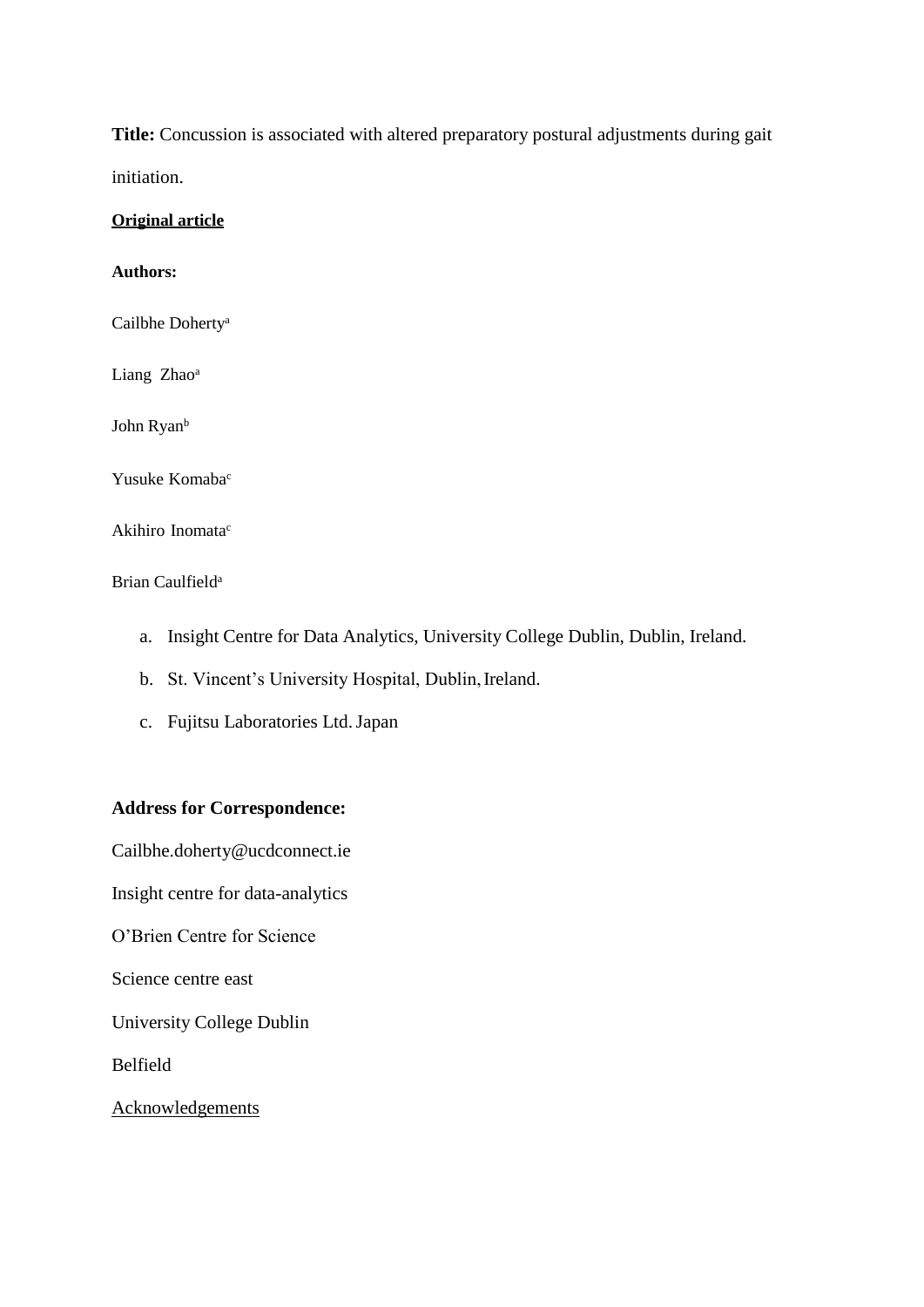This study was supported by Fujitsu Laboratories Ltd. Japan. We have not conflicts of interest to declare.

# ABSTRACT

Gait initiation is a useful surrogate measure of supraspinal motor control mechanisms but has never been evaluated in a cohort following concussion. The aim of this study was to quantify the preparatory postural adjustments (PPAs) of gait initiation (GI) in fifteen concussion patients (4 females, 11 males) in comparison to a group of fifteen age- and sex- matched controls. All participants completed variants of the GI task where their dominant and nondominant limbs as the 'stepping' and 'support' limbs. Task performance was quantified using the centre of pressure (COP) trajectory of each foot (computed from a force plate) and the centre of mass (COM) trajectory (estimated from an inertial measurement unit placed on the sacrum).

Concussed patients exhibited decreased COP excursion on their dominant foot, both when it was the stepping limb (sagittal plane: 9.71mm [95% CI: 8.14 to 11.27mm] vs 14.9mm [95%CI: 12.31 to 17.49mm]; frontal plane: 36.95mm [95% CI: 30.87 to 43.03mm] vs 54.24mm [95%CI: 46.99 to 61.50mm]) and when it was the support limb (sagittal plane: 10.43mm [95% CI: 8.73 to 12.13mm] vs 18.13mm [95%CI: 14.92 to 21.35mm]; frontal plane: 66.51mm [95% CI: 60.45 to 72.57mm] vs 88.43mm [95%CI: 78.53 to 98.32mm]). This was reflected in the trajectory of the COM, wherein concussion patients exhibited lower posterior displacement (19.67mm [95%CI: 19.65mm to 19.7mm]) compared with controls (23.62mm [95%CI: 23.6 to 23.64]). On this basis, we conclude that individuals with concussion display deficits during a GI task which are potentially indicative of supraspinal impairments in motor control.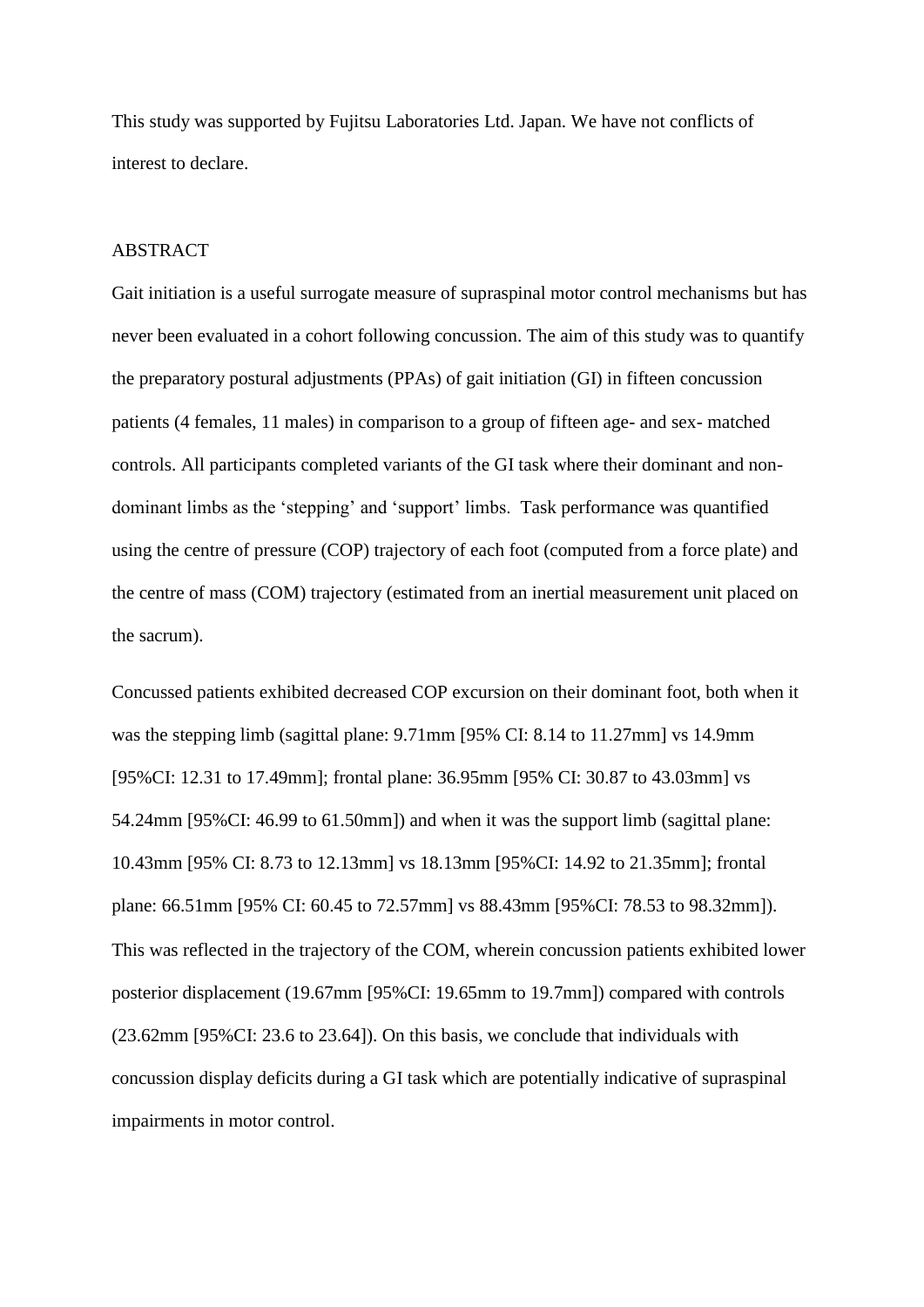**Key words:** brain concussion [MeSH]; gait [MeSH]; biomechanics [MeSH]; kinetics [MeSH]; postural balance [MeSH].

# **1. Introduction**

Concussion assessment has undergone an evolution in recent years (Doherty et al., 2017; Johnston, Doherty, Buttner, & Caulfield, 2017). The traditional clinical assessment of concussion was initially based on a grading scale of injury severity, and this has evolved to become a multifaceted assessment of patients' function in an individualised manner (McCrory et al., 2013). Indeed contemporary assessment of concussion now includes a multimodal evaluation of symptoms, cognition and motor function (Register-Mihalik, Littleton, & Guskiewicz, 2013).

The evaluation of motor function following concussion has been limited to static postural control (Powers, Kalmar, & Cinelli, 2014) and continuous gait (Parker, Osternig, P, & Chou, 2006) tasks. However, it remains unclear how concussion may affect motor tasks of dynamic balance such as gait initiation.

Initiation of gait requires preparatory postural adjustments (PPAs) to stabilise the postural perturbation induced by a forthcoming voluntary movement (Bouisset & Do, 2008). As such, evaluation of gait initiation (GI) may be useful for understanding whether concussion impairs the PPAs needed to execute the transition from standing posture to cyclic gait (Halliday, Winter, Frank, Patla, & Prince, 1998). To date however, no data are available on motor performance during GI in a population with a history of concussion.

GI is achieved by PPAs that first shift the centre of pressure (COP) posteriorly and laterally. This process enables the centre of mass (COM) of the body to accelerate anteriorly and contra-laterally to the stepping limb (Ledebt, Bril, & Breniere, 1998). These events occur before any observable movement of the feet (Ledebt et al., 1998). The COP then moves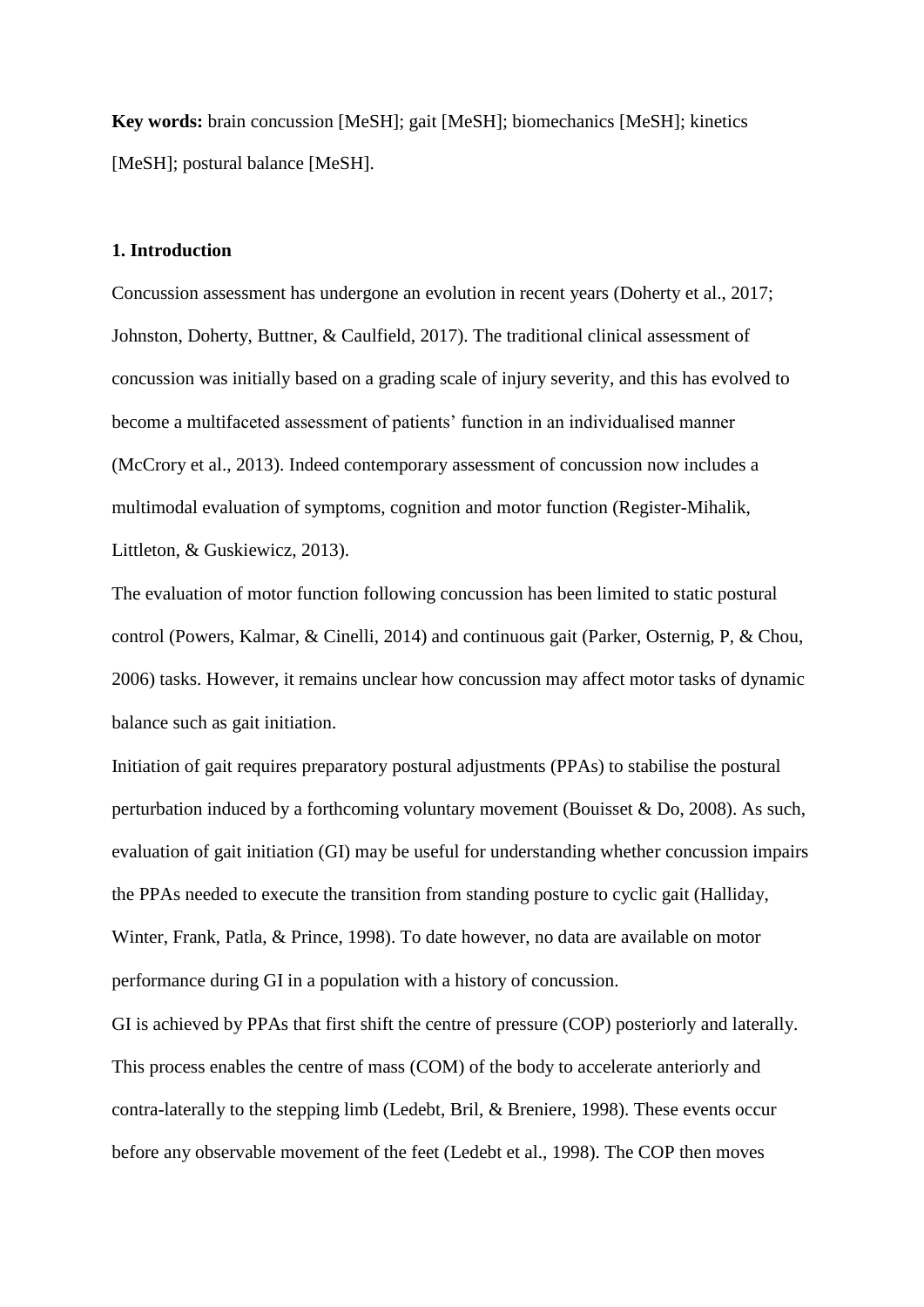medially from its posterior and lateral position toward the stepping foot, during which there is corresponding movement of the vertical projection of the COM. Finally, the COP transitions to the support foot as the individual takes their first step. This corresponds with the initial double support phase of the first step, and ends with toe-off of the support foot. Optimal performance during GI is represented by an efficient transition from static stance to cyclic gait with minimisation of the risk associated with this volitional perturbation on controlled stability; it is underpinned by both the movement of the COP during GI and the corresponding movement of the COM of the body.

Quantification of PPAs is typically achieved using force plates and camera-based systems in gait analysis laboratories. Recently however, inertial measurement units (IMUs) which contain accelerometers and/or gyroscopes have provided an interesting alternative to obtrusive and expensive laboratories for gait and balance assessment (Horak & Mancini, 2013; Mancini, Zampieri, Carlson-Kuhta, Chiari, & Horak, 2009) including the analysis of GI (Mancini et al., 2009; Martinez-Mendez, Sekine, & Tamura, 2011).

Recently published research has demonstrated impaired PPAs during GI in patients with impairment of the central nervous system as evidenced by decreased velocity and magnitude of COP displacement (C. J. Hass, Waddell, Fleming, Juncos, & Gregor, 2005; C. J. Hass, Waddell, Wolf, Juncos, & Gregor, 2008). However, little is known about the effect of concussion on GI.

Therefore, the purpose of this investigation was to investigate whether patients who were symptomatic following concussion exhibit altered PPAs during a GI task, as determined with IMU and COP outcomes. We hypothesised that concussion patients would exhibit impaired PPAs during GI (decreased magnitude of COP displacement [measured with a force plate], and COM displacement [measured with an IMU]).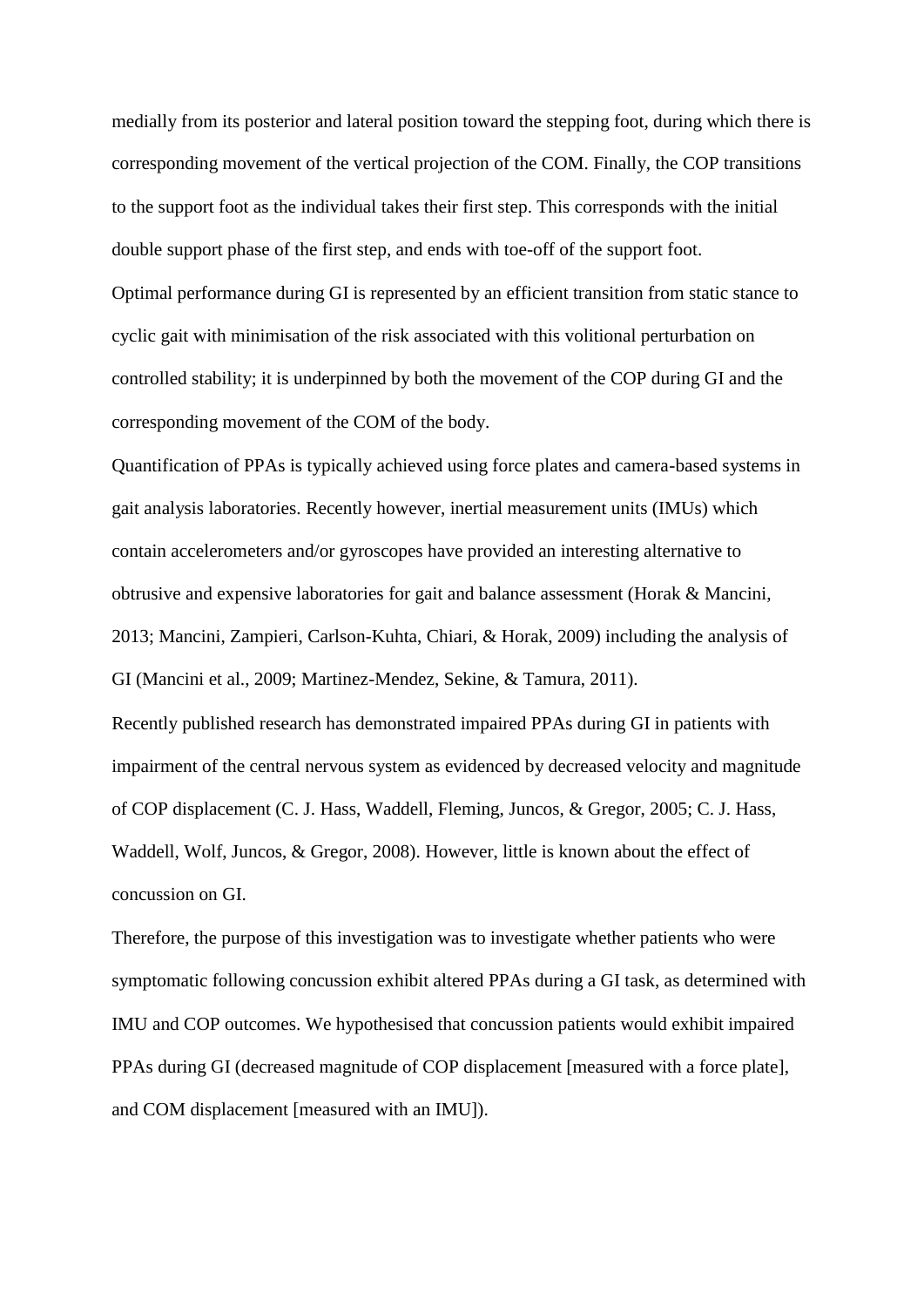# **2. Methods**

# *2.1 Participants*

The recruitment site used for the present investigation was a university affiliated hospital emergency department 'concussion-clinic'. This clinic manages a caseload patients across the full spectrum of concussion severity: those with acute concussion in whom symptoms resolve within what is considered an 'acceptable' timeframe of 7-10 days (McCrory et al., 2005), and those with persistent symptoms that extend beyond this.

Fifteen patients were recruited at convenience from the clinic, within 1-month of sustaining a concussion. The diagnosis of concussion was made by a hospital physician and was consistent with that of the latest international expert consensus definition (McCrory et al., 2013) as an injury caused by a direct blow to the head, face, neck, or elsewhere in the body resulting in impaired neurological function and clinical symptoms.

After evaluation at the ED, prospective subjects were informed about the study and provided written permission (parent/guardian permission if a subject was younger than 18 years) for study investigators to relay detailed study information via telephone contact. If participants were interested, they provided informed consent.

A convenience sample of fifteen age- and sex- matched 'healthy' participants were also recruited and tested. These controls (parent/guardian if a participant was younger than 18 years) were informed about the study via posters and flyers placed in the catchment area of the hospital, wherein they were provided with details to contact investigators if they chose. All prospective participants were interviewed; provided they met the study inclusion and exclusion criteria, they were considered eligible for enrollment. The following exclusion criteria were adopted for all participants: 1) any lower extremity injury that may affect gait; 2) history of cognitive deficiencies; 3) history of  $\geq$ 3 previous concussions (to ensure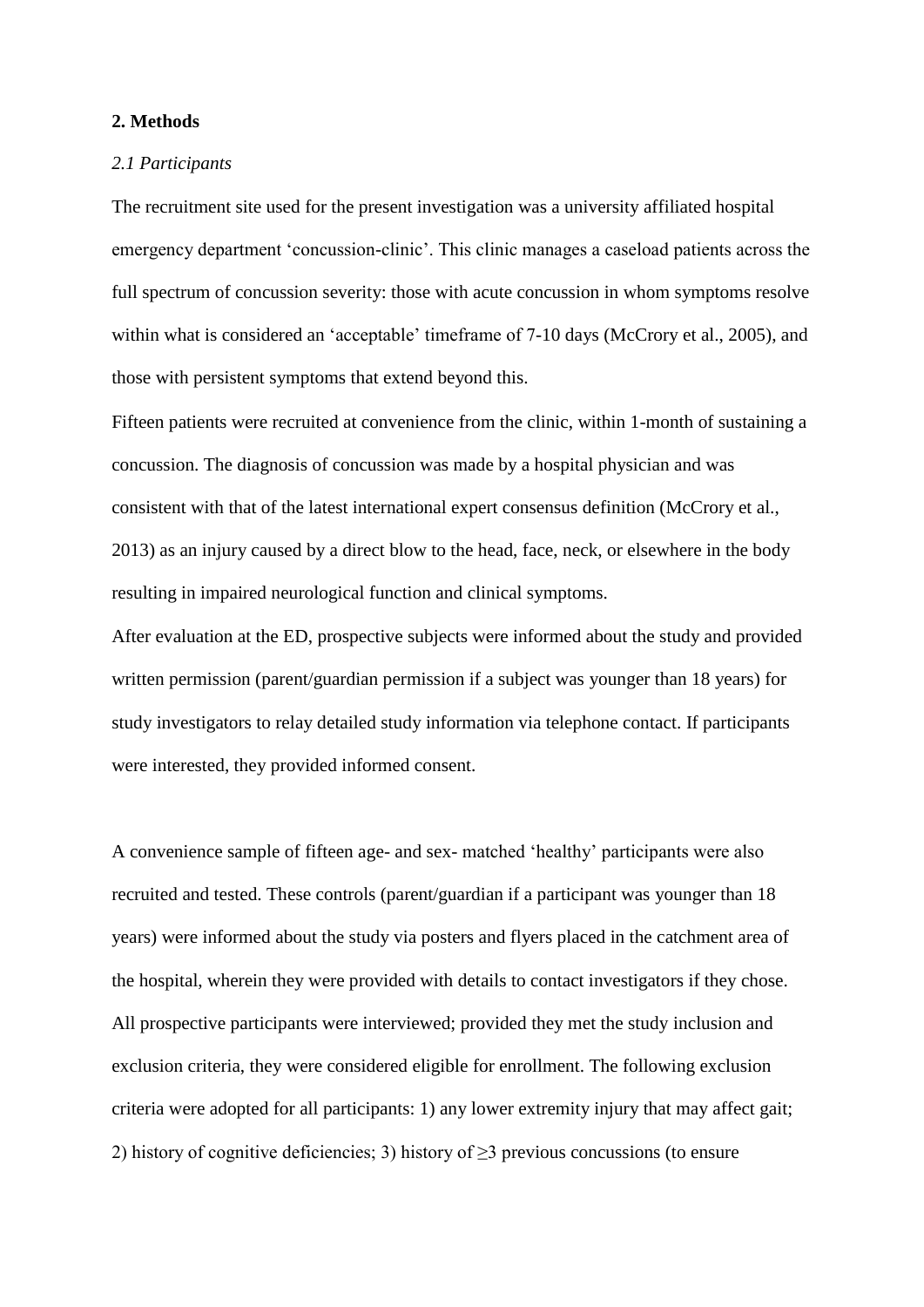exclusion of those with chronic mild traumatic brain injury (Howell, Osternig, & Chou, 2013); 3) loss of consciousness following the concussion for >1 minute (McCrory et al., 2013); a previously documented concussion in the previous year. Participant demographics for each group are provided in Table 1. The institutional review board of the university and that of the hospital approved the study protocol. All subjects and parents/guardians (if a subject was younger than 18 years) provided written consent to participate in the study.

### *2.2 Questionnaires*

The extent of self-reported impairment was quantified using the graded symptom scale checklist component of the SCAT3 (McCrory et al., 2013). The Short-Form-36 (SF-36) was utilized to assess perceived general health status (Ware & Sherbourne, 1992).

# *2.3 Protocol*

Data acquisition was completed in the University Biomechanics Laboratory. Participants were tested in the barefoot condition and were instructed as to the correct protocol for GI task completion; they were allowed a number of practice trials for familiarization. Participants began all trials of GI standing in a relaxed position on two adjacent walkway-embedded force plates [AMTI (Watertown, MA)] with their feet "hip width" apart and their hands by their sides. Participants then began walking in response to an auditory cue and continued along the 10-m walkway at their normal, comfortable pace. The auditory cue triggered an event marker which signaled the beginning of the trial for further analysis. Three trials of GI were completed for both the dominant and non-dominant limbs. For this investigation, the dominant limb was defined as that which the individual would use to "kick a ball as far as possible". The order in which participants completed the task (i.e. stepping first with their dominant or non-dominant limbs) was randomized.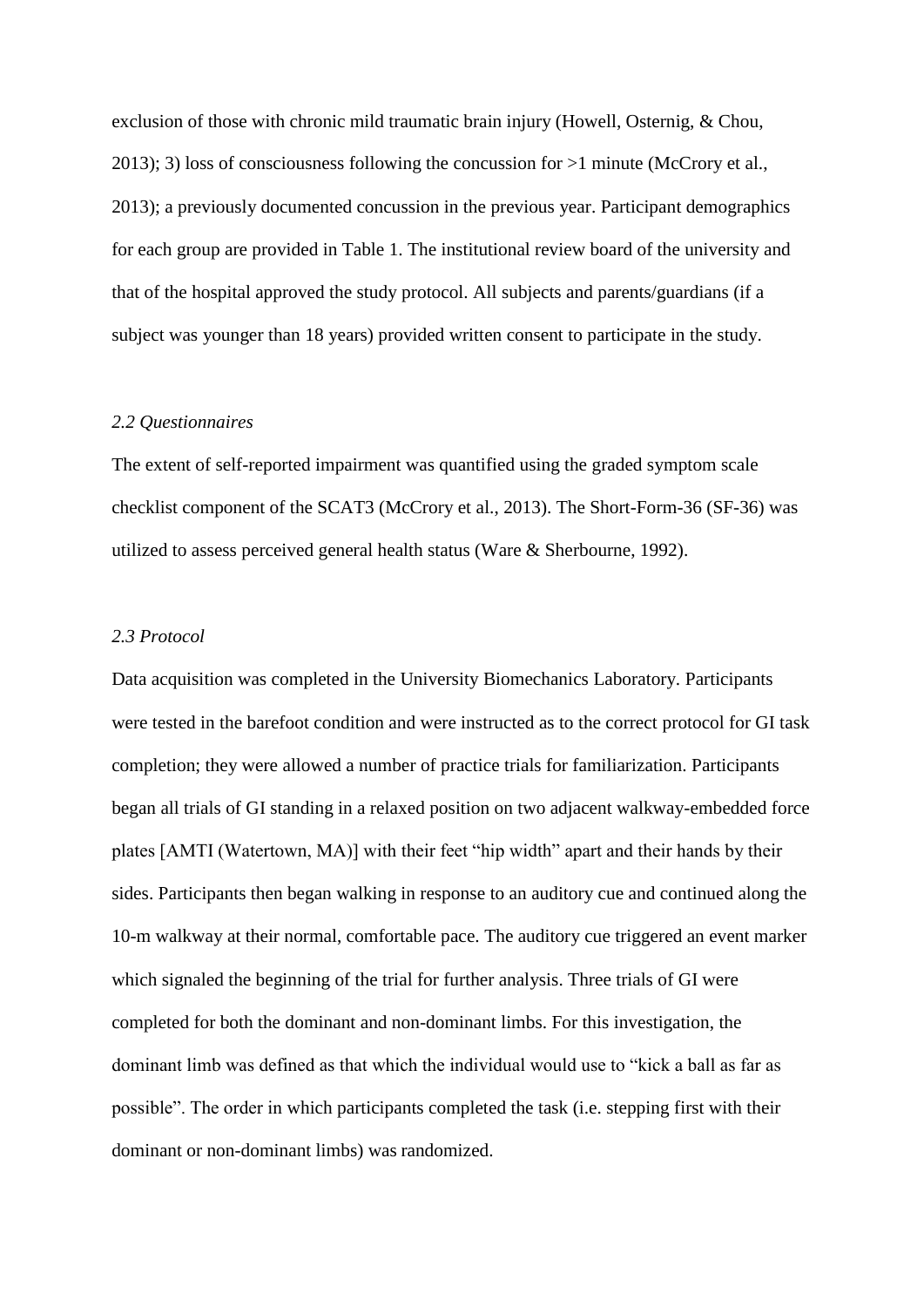#### *2.4 Data acquisition*

Prior to completion of the GI task, all participants were instrumented with three 3D inertial sensors (Shimmer 3, Dublin, Ireland) containing accelerometers (±8g) and gyroscopes (±1000°/s) along the three orthogonal axes in frontal, sagittal and transverse planes of motion. The sensors were placed at the posterior aspect of the sacrum at the level of the posterior superior iliac spines and the anterior portion of each leg-shank 5cm above the lateral malleoli by the same investigator for every participant.

Based on the 3D linear accelerations, angular rates and angular positions were extracted at a sampling frequency of 102.4Hz from the sensors and sent wirelessly via a Bluetooth link to an Android Tablet (AndroidOS:4.3(Jelly Bean)) using a Multi Shimmer Sync For Android® v2.5 appliance. Custom scripts in Matlab (Mathworks, Natick, MA) were then used to first filter the sensor position and angular data with a fourth-order, low-pass Butterworth filter with cutoff frequency of 4 Hz, and then the second order derivative of the positional and angular data with respect to time to yield linear (ML and AP) and angular acceleration of the sensor.

Vertical forces under each force plate were used to calculate the position of the COP. Kinetic data were sampled at 100 Hz using the force-plate. The kinetic data time series were passed through a fourth-order zero phase Butterworth low-pass digital filter with a 5-Hz cut-off frequency.

The filter cut-offs were chosen on the basis of preliminary analyses of the signal spectrum from a pilot dataset, which revealed predominance in the lower frequencies and the noise in the higher frequencies. On this basis, custom scripts in R programming language were used to filter the COP, sensor position and angular data with a fourth-order, zero phase, low-pass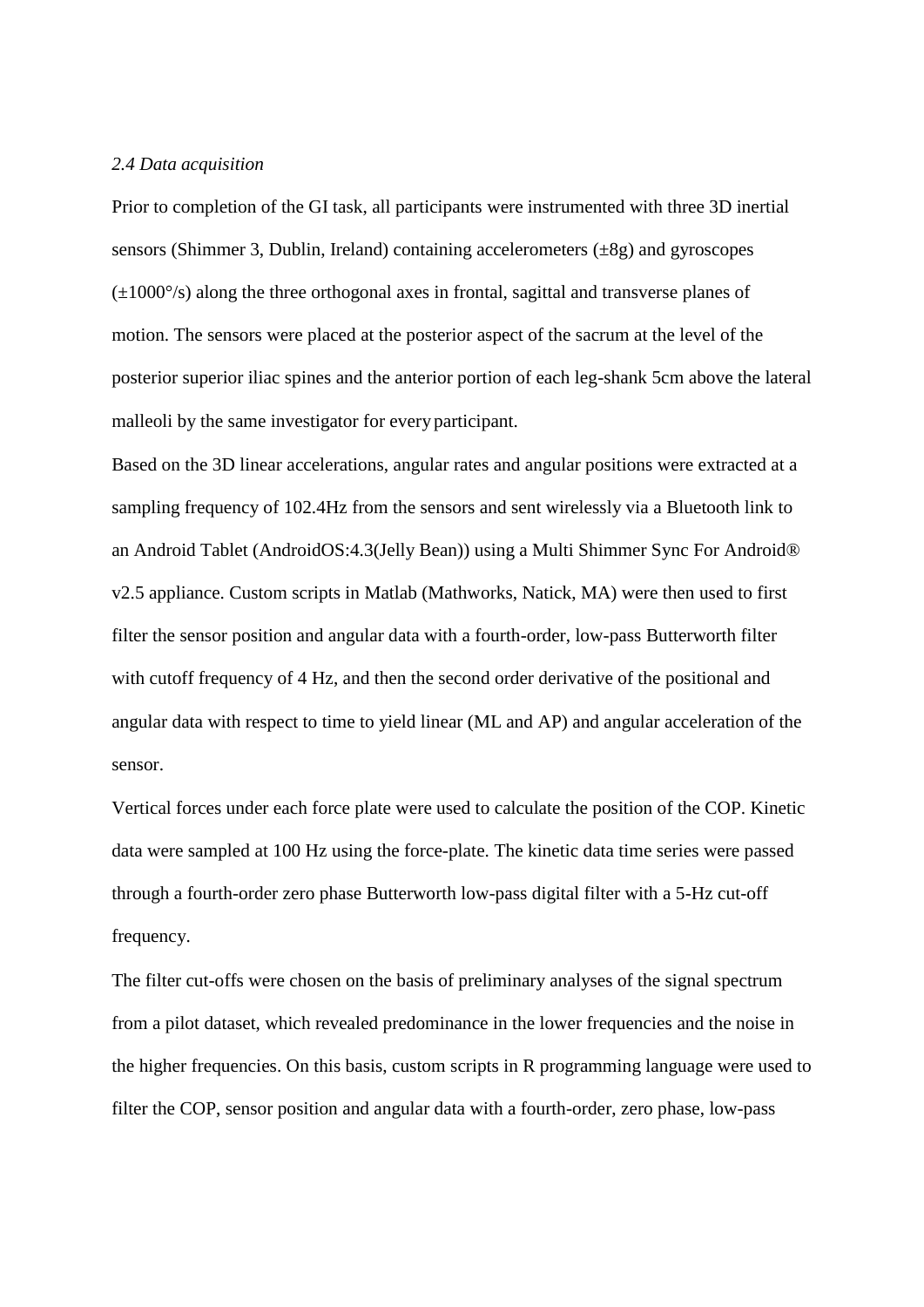Butterworth filter with a cut-off frequency of 5 and 4 Hz respectively.

## *2.5 Data analysis*

The COP on the force plates was defined by the arithmetic means of the antero-posterior and medio-lateral time-series relative to the origin of the force platform. This normalised COP trace was divided into 3 periods for the both the stepping and support limbs (C. J. Hass et al., 2005).

Period 1 commenced with the auditory cue and ended with the COP located in its most medial position toward opposing foot (event 1); period 2 represents the movement of the COP from this medial position to its most posterior and lateral position (event 2); period 3 extends from event 2 until toe-off as the COP translates forward.

An R algorithm was developed to characterize PPAs during GI from 3D accelerometer and gyroscope signals of the IMUs worn on the legs and trunk. First the two gyroscope (ML) signals of the leg sensors and the two linear acceleration signals (ML and AP) that captured by the trunk sensor were filtered with a fourth-order, zero phase, low-pass Butterworth filter with cutoff frequency of 4 Hz. Following this pre-processing step, the algorithm was designed to identify a series of PPA measures following calculation of the trunk accelerations and the computed centre of mass (COM) (Pai & Patton, 1997) : 1) peak resultant accelerations (AP and ML); 2) peak displacement (AP and ML) of the COM.

A representative trajectory of the COM and COP trajectories during the GI task are presented in figure 1.

# *2.6 Statistical analysis*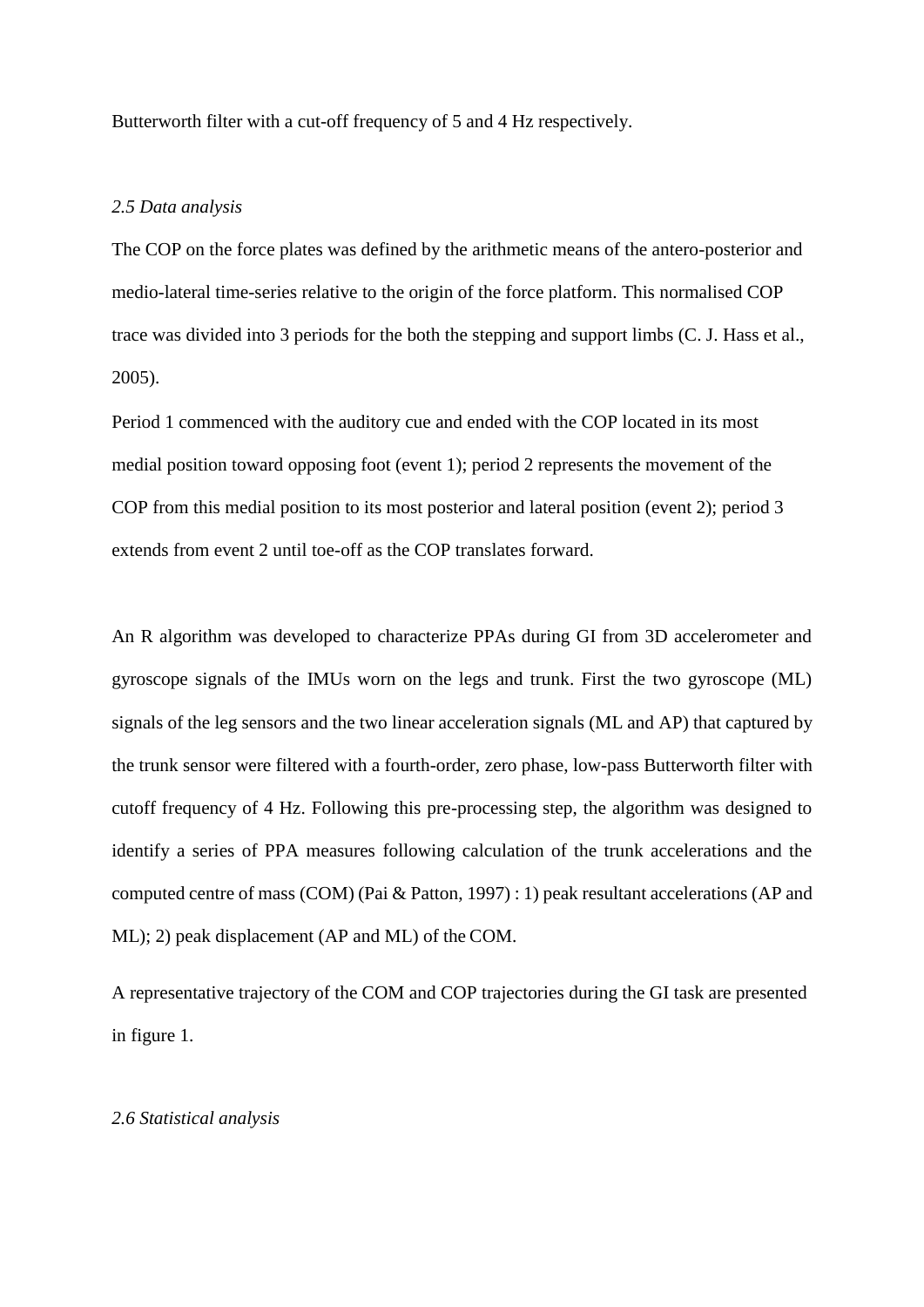Total score on the SF36, in addition to scores on its sub-sections were compared between the concussion and control groups using multivariate analysis of variance. The p-value for this analysis was set a-priori at  $p<0.05$ .

Separate two-way between-groups multivariate analyses of variance was performed to investigate differences between concussion and control participants during the GI task for the COP- and COM-based outcomes. The dependent variables related to the COP trajectory were peak excursions in the anteroposterior (AP) and mediolateral (ML) directions and the peak resultant COP (AP and ML) excursions. The dependent variables related to the IMU placed on the sacrum were its resultant accelerations (AP and ML) and the magnitude of the displacement of the COM in the AP and ML directions. Group (concussion vs control), task (stepping first with the dominant limb or non-dominant limb) and limb (dominant vs non-dominant) were included as independent variables in the COP analysis. Only group and task were included as independent variables in the COM analysis.

#### **3. Results**

All participants in the concussion group were symptomatic at the time of testing (on the basis of the graded symptom scale checklist of the SCAT3). The average number of days since the concussive injury was nine and the range was between 3-27days.

# *3.1 Self-reported outcomes*

Regarding the questionnaire results (SF36 and graded symptom scale of the SCAT3), there was a statistically significant main effect for the combined dependent variables,  $F(10,20) =$ 3.8,  $p < 0.01$ , Wilks' Lambda = 0.33,  $np^2 = 0.67$ .

The concussion group reported significantly lower scores (indicating poorer perceived general health) in total SF36 score and a number of its sub-sections. The concussion group also reported a greater number of more severe symptoms on the graded symptom scale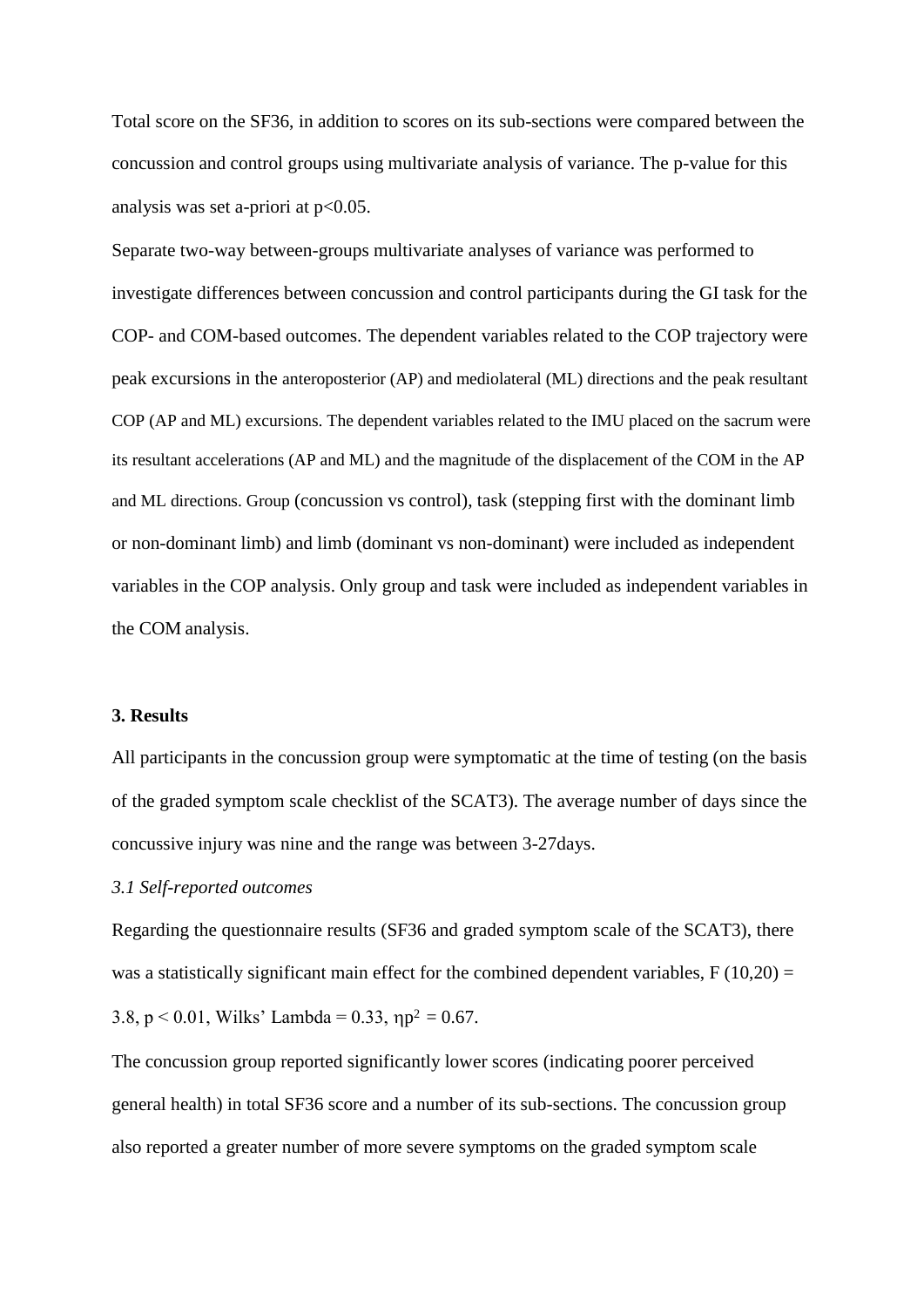checklist of the SCAT3. The results of this analysis (with means and standard deviations) are presented in Table 2.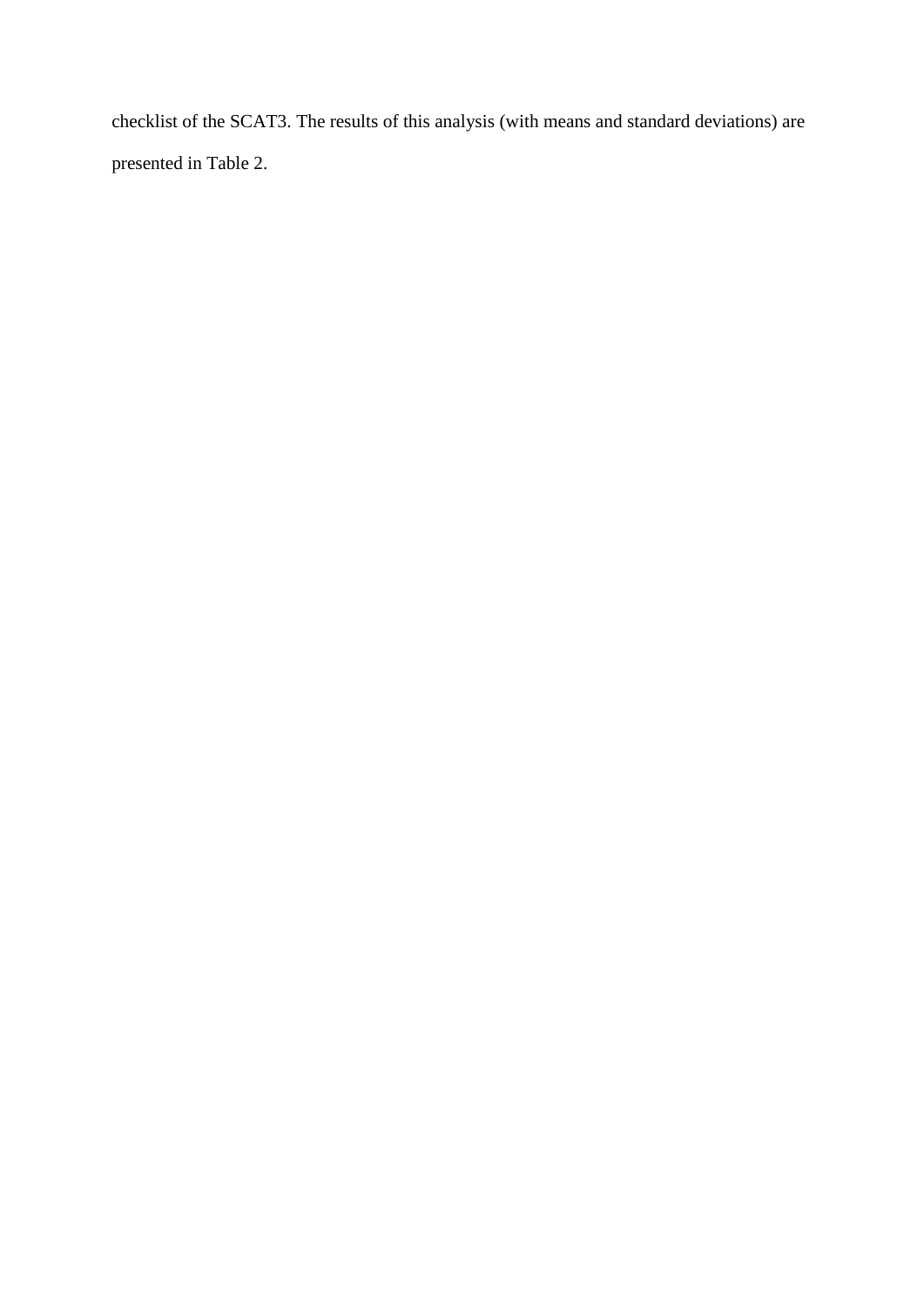#### *3.2 COP outcomes*

.01, was the peak magnitude of the COP excursion in the posterior direction (p = .001;  $\eta_p^2$  = 0.1), and the total ML excursion of the COP ( $p < .001$ ;  $\eta_p^2 = 0.16$ ). Due to the task\*limb There was a statistically significant effect for group ( $p = 0.001$ ) and limb ( $p < 0.001$ ). A statistically significant interaction was also observed task\*limb ( $p < 0.001$ ). Based on our primary objective, we focused on the results of the dependent variables for group main effect; the only variable to reach statistical significance, using a Bonferonni adjusted alpha level of interaction, we evaluated the mean scores for the peak magnitude of the COP excursion in the posterior direction and the total ML excursion of the COP separately for the variants of the task (whether they were stepping first with their dominant or non-dominant limbs) and the limb involved (dominant or non-dominant limb). This was achieved via a series of t-tests comparing concussion vs control. Due to our previous statistical correction to control for type 1 error, the p-value for these analyses was not adjusted for multiple comparisons and was set at  $p < 0.05$ .

This post hoc analysis revealed that concussion patients exhibited decreased peak magnitude of the COP excursion in the posterior direction on their dominant foot, both when the dominant foot was the stepping limb and when it was the support limb. They also displayed a reduction in the total magnitude of the ML excursion of the COP. Again, this finding was specific to the dominant foot, both when it (the dominant foot) was the stepping limb and when it was the support limb. The mean values (with 95% confidence intervals) for the dependent variables delineated by group, task and limb are presented in Table 3. A representative schematic of these results is displayed in Figure 2.

# *3.3 COM outcomes*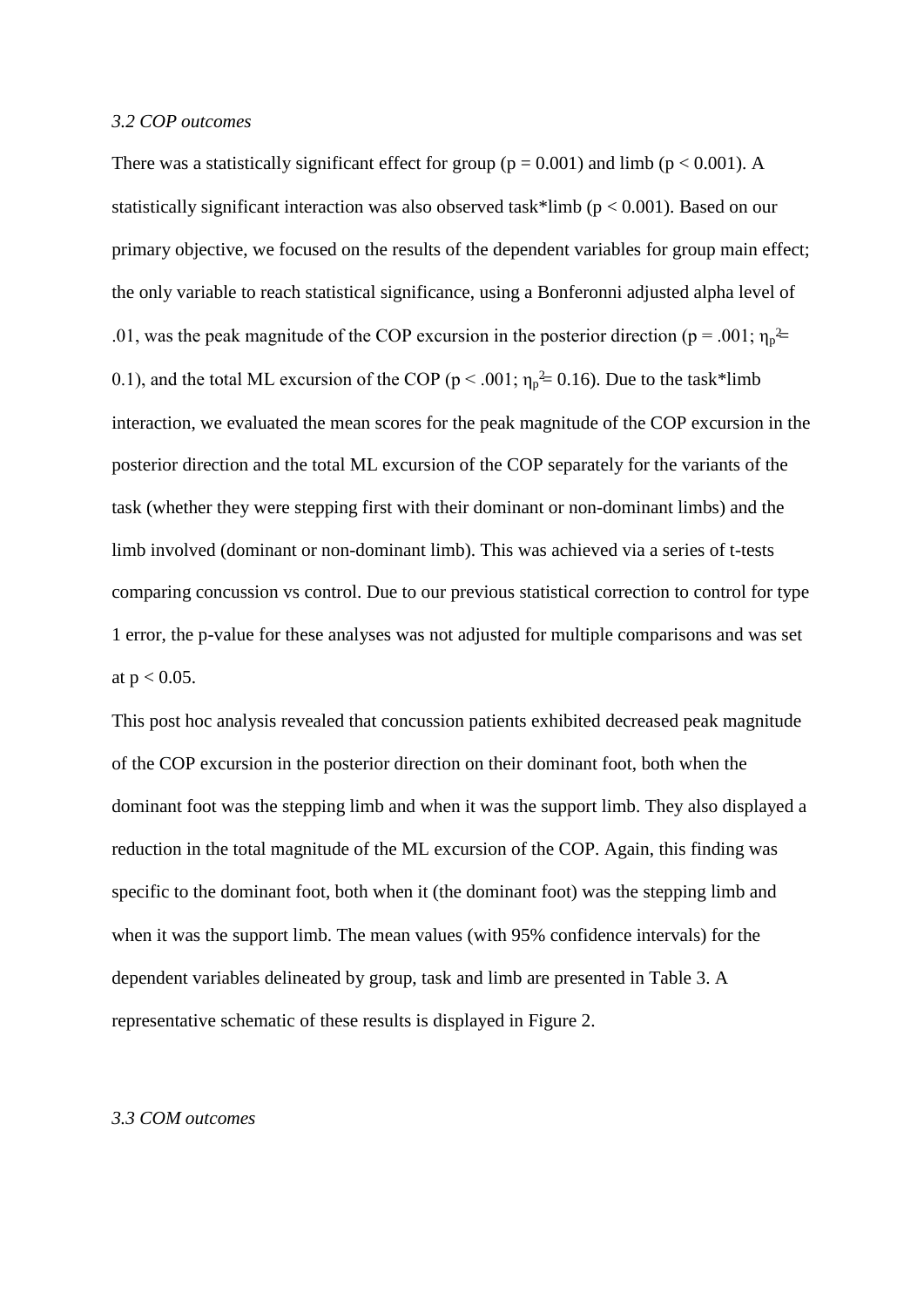acceleration of the IMU in the AP plane ( $p = .001$ ;  $\eta_p \approx 0.05$ ) and the magnitude of the COM excursion in the AP plane ( $p < .001$ ;  $\eta_p^2 = 0.07$ ). There was a statistically significant effect for group only ( $p < 0.001$ ;). Two variables reached statistical significance, using a Bonferonni adjusted alpha level of .01: the resultant

Inspection of the mean scores with associated 95% confidence intervals delineated by task revealed that the concussion group exhibited decreased resultant acceleration in the AP plane, both when the dominant foot was the stepping foot, and when it was the support limb. Concussed patients also displayed a reduction in the magnitude of the COM displacement in the AP plane. Again, this finding was specific to the dominant foot, both when it (the dominant foot) was the stepping limb and when it was the support limb. The mean values (with 95% confidence intervals) for the COM dependent variables delineated by group, task and limb are presented in Table 4.

# **4. Discussion**

The principle finding of the current investigation is that patients with a recent concussion demonstrate impaired PPAs during a GI task. This was determined via two data acquisition techniques, one of which is considered a 'gold standard' method of postural control assessment (the COP from a force plate), and the other which is an emerging technology in this field (trunk acceleration and COM displacement via an IMU) (Wu et al., 2002). More specifically, it was identified that concussed patients exhibit a reduction in the normalised magnitude of the posterior displacement of the COP on their dominant limb, both when it was the stepping limb and when it was the support limb. This coincided with a smaller total ML excursion in both instances. These findings were reflected by the IMU placed at the trunk, which elucidated a reduction in the resultant acceleration in the AP plane for the concussion group, with a coinciding reduction in the COM displacement. There was also a trend of a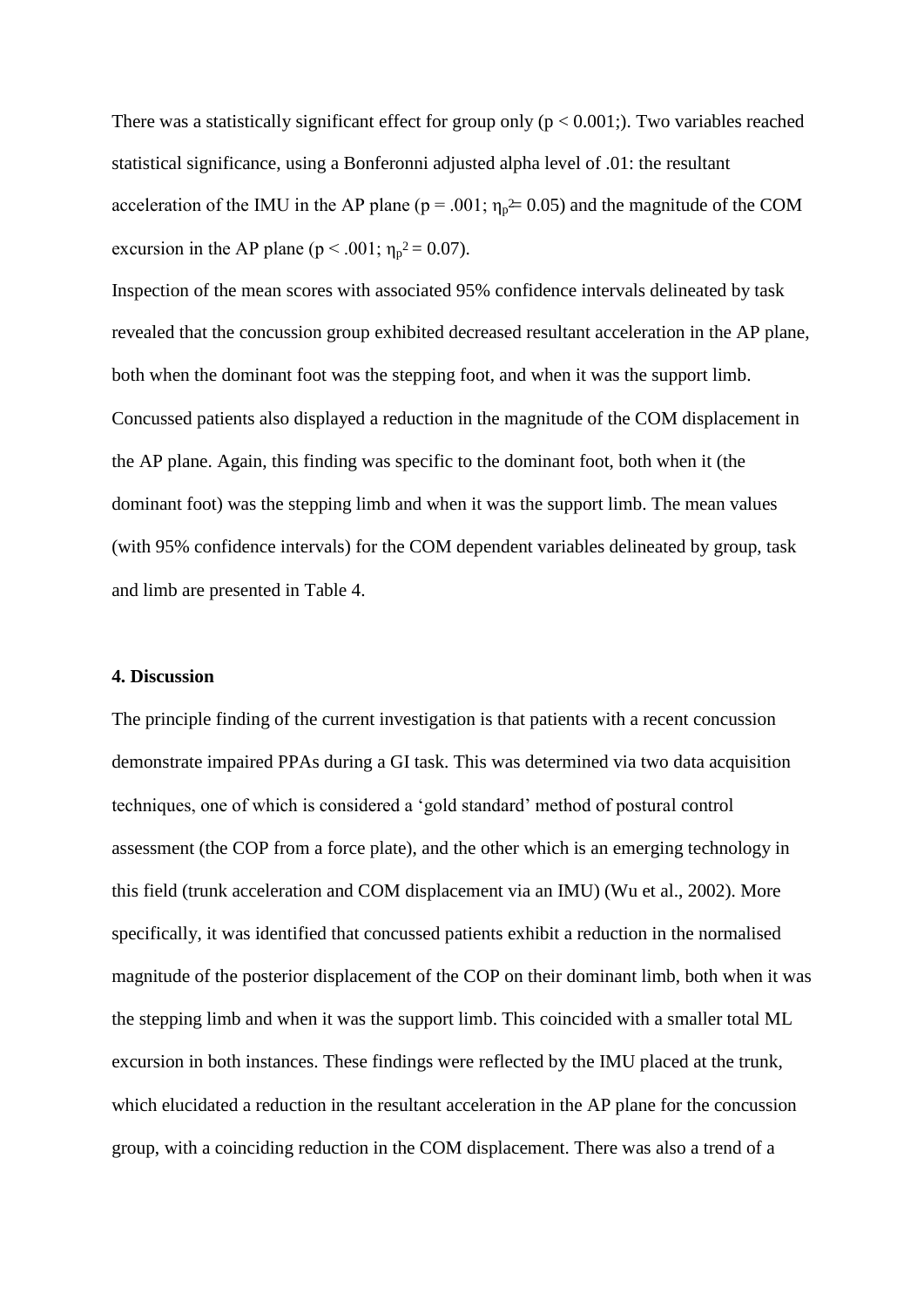decrease in the magnitude of the COM and COP displacements in the ML plane for concussion patients, although these did not reach significance based on the a priori alpha in our multivariate statistical model.

The value of using two technologies to measure what is essentially the same construct (PPA for GI) is that one (the force plate) qualifies the other (the IMU) as a potentially valid mechanism by which motor control deficits may be assessed (Mayagoitia, Lotters, Veltink, & Hermens, 2002). This is important due to the high cost and extensive resources necessary to acquire and process the force plate data. In contrast, IMU technologies are clinically accessible, with the potential to bring the objective assessment of motor control deficits following concussion 'to the masses' (Horak & Mancini, 2013).

GI is fundamentally a voluntary transition between two 'automated' modes of movement: static posture and cyclic gait. As such, GI necessitates feedforward control of a series of PPAs in the modulation of this transition. These PPAs are typically deconstructed into a series of three periods on the basis of a battery of COP 'events' (C. J. Hass et al., 2005). The COM that was calculated from the IMU data followed a similar trajectory, albeit with the observation that the discreet events that were so clear in the COP trajectory were not so for the COM; this is likely a product of a series of kinematic determinants which produce a smooth, undulating pathway of translation of the COM as part of the commencement of human locomotion (Saunders, Inman, & Eberhart, 1953).

The instant prior to the first contact of the stepping foot is recognized as the most challenging event for stability control during gait initiation (Chang & Krebs, 1999), and is predicated by the above described events/periods. While the GI process is only completed when the body reaches a constant walking speed (Gormley, Barr, Bell, Ravey, & Mollan, 1993), we limited our analysis to the start of GI. The initial posterior shift of the COP during GI is necessary to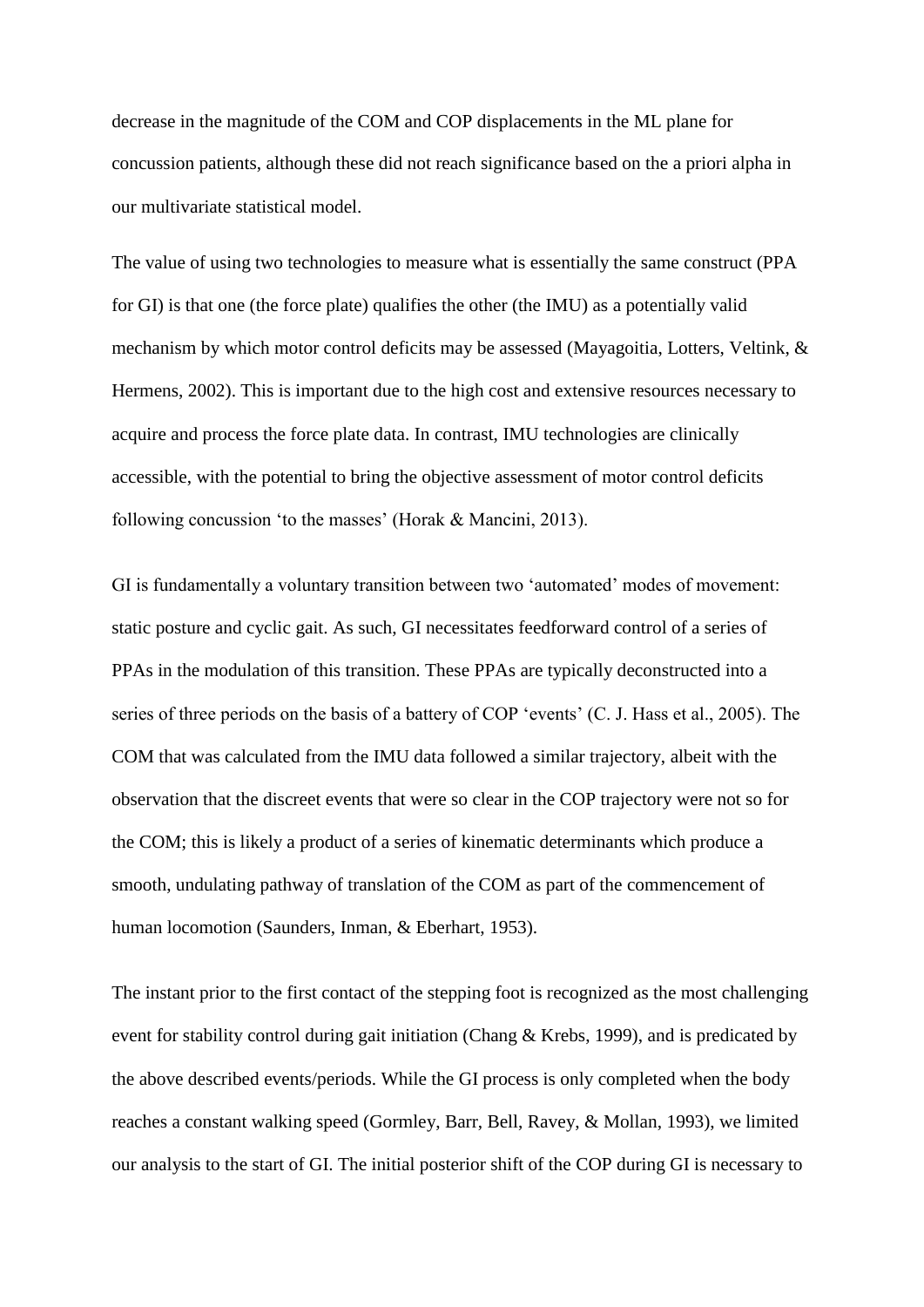generate forward motion by propelling the COM away from the support limb to the stepping limb (C. Hass, Bishop, Doidge, & Wikstrom, 2010). The magnitude of this posterior displacement has been shown to decline naturally with age (Polcyn, Lipsitz, Kerrigan, & Collins, 1998), but is also associated with disability (C. J. Hass et al., 2005; C. J. Hass et al., 2008). The principle finding of the current investigation that the group with concussion exhibited reduced displacement of both the COP and COM therefore demonstrate that this injury is associated with negative alterations in supraspinal aspects of motor control. The aberrancies were present for both variants of the GI task (whether it was the dominant or the non-dominant limb taking the first step) for the COM. In contrast, only the dominant limb displayed the aforementioned aberrancies on the basis of the COP trace. We postulate two potential reasons for this. First, it is possible that we did not have the statistical power to accommodate the greater variability that seemed to coincide with the metrics that were extracted for the non-dominant limb (greater variability was evident for the outcomes on the non-dominant limb compared with the dominant limb). Alternatively, the dominant limb may be the primary 'anchor' in the completion of GI and as such, the deficits that exist may be unique to it. Fundamentally however it is unclear as to why the COP deficits were dominantlimb specific, based on the available data.

To our knowledge, this the first investigation to quantify GI in a cohort of concussion patients, and should encourage further research into the possibility of utilising GI as a means to quantify motor control deficits in this population and their recovery. Indeed, the novelty of the study provokes a series of questions that cannot be answered. First, is it possible that increasing 'cognitive load' through a dual task protocol would further alter the PPAs of GI in symptomatic concussion patients in comparison to controls? This can only be answered with further research into GI in concussed populations. Second, do COP and COM trajectories during GI coincide with the extent of the concussion associated impairment? Importantly,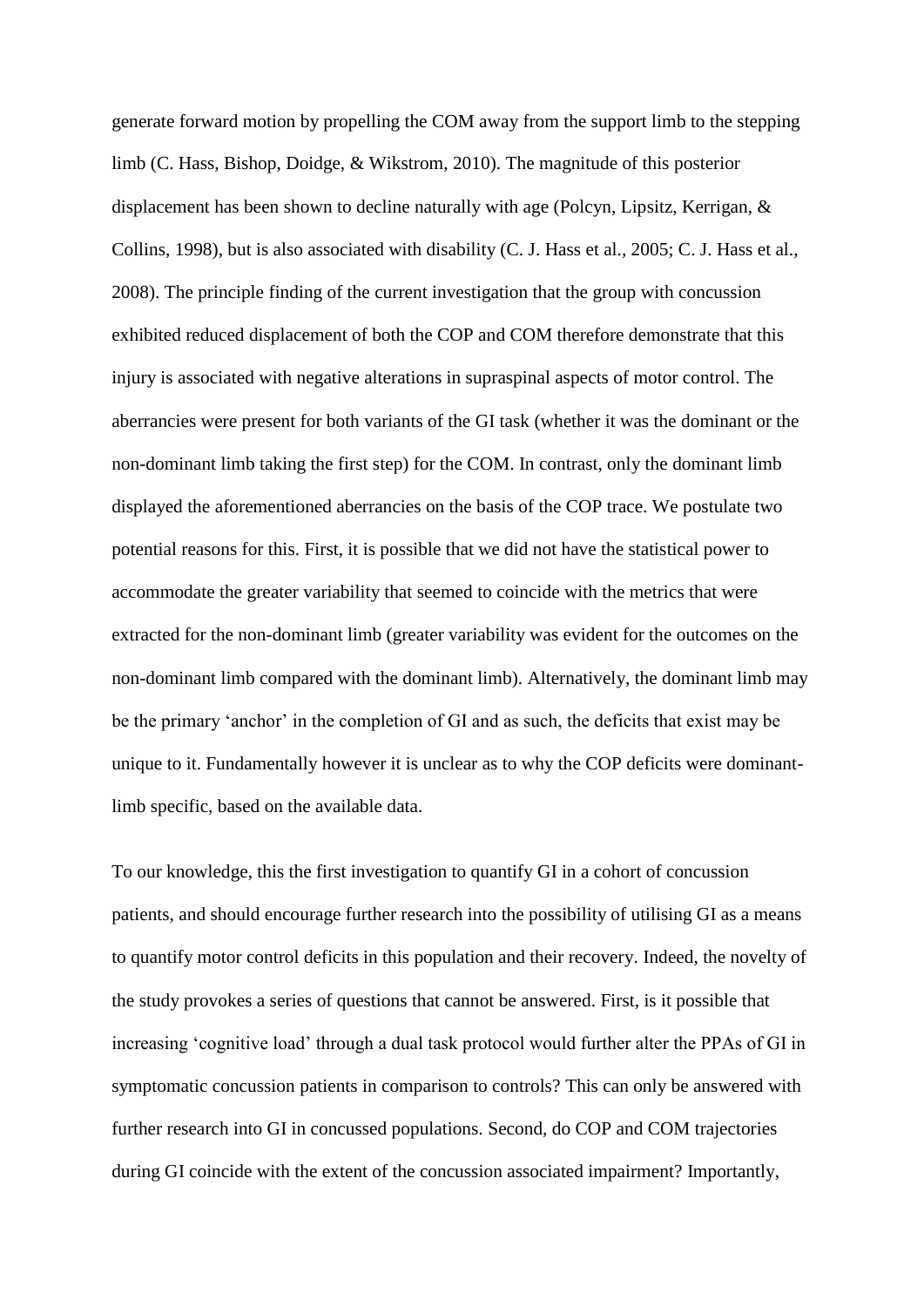there was substantial heterogeneity in the concussion cohort regarding the timeframe since injury, the average number of days being 9 (since the concussive event occurred) but the range was 3-27days. Therefore, while it is plausible to deduce on the basis of the current findings [and other recently published material (D. Howell, L. Osternig, & L. S. Chou, 2015; D. R. Howell, L. R. Osternig, & L. S. Chou, 2015)] that complete recovery may not occur within the generally accepted timeframe of 7-10 days (McCrory et al., 2005), it remains unclear exactly how the impairments in GI materialize following concussion. As such, the clinical applicability of these findings is limited, due to the design of the study (crosssectional) and the heterogenous nature of the concussion sample of participants with regards to their 'time-since-injury'. However, it is worth considering that it may be more relevant to base the evaluation of individuals with a history of concussion on the presence/absence of symptoms, rather than their 'time-since-injury'. In this regard, the concussion cohort evaluated in the present study is representative of the wide spectrum of concussion severity as it included those in whom symptoms were persistent and resolved within 7-10 days. Still, a longitudinal analysis is necessary to ascertain whether GI performance is associated with the resolution of symptoms, and whether the identified deficits are clinically meaningful.

In conclusion, this study has elucidated that individuals with concussion display deficits during a GI task comparable to those which have previously been established in populations with impairment (C. J. Hass et al., 2005; Okada, Fukumoto, Takatori, Nagino, & Hiraoka, 2011), musculoskeletal injury (C. Hass et al., 2010) and an increased risk of falling (Khanmohammadi, Talebian, Hadian, Olyaei, & Bagheri, 2015). It is therefore plausible that concussion is associated with PPAs during GI which may be representative of negative alterations in supraspinal aspects of motor control, as demonstrated by the decreased magnitude of both the COP and the COM in the transition from static standing posture to cyclic gait in the concussion group.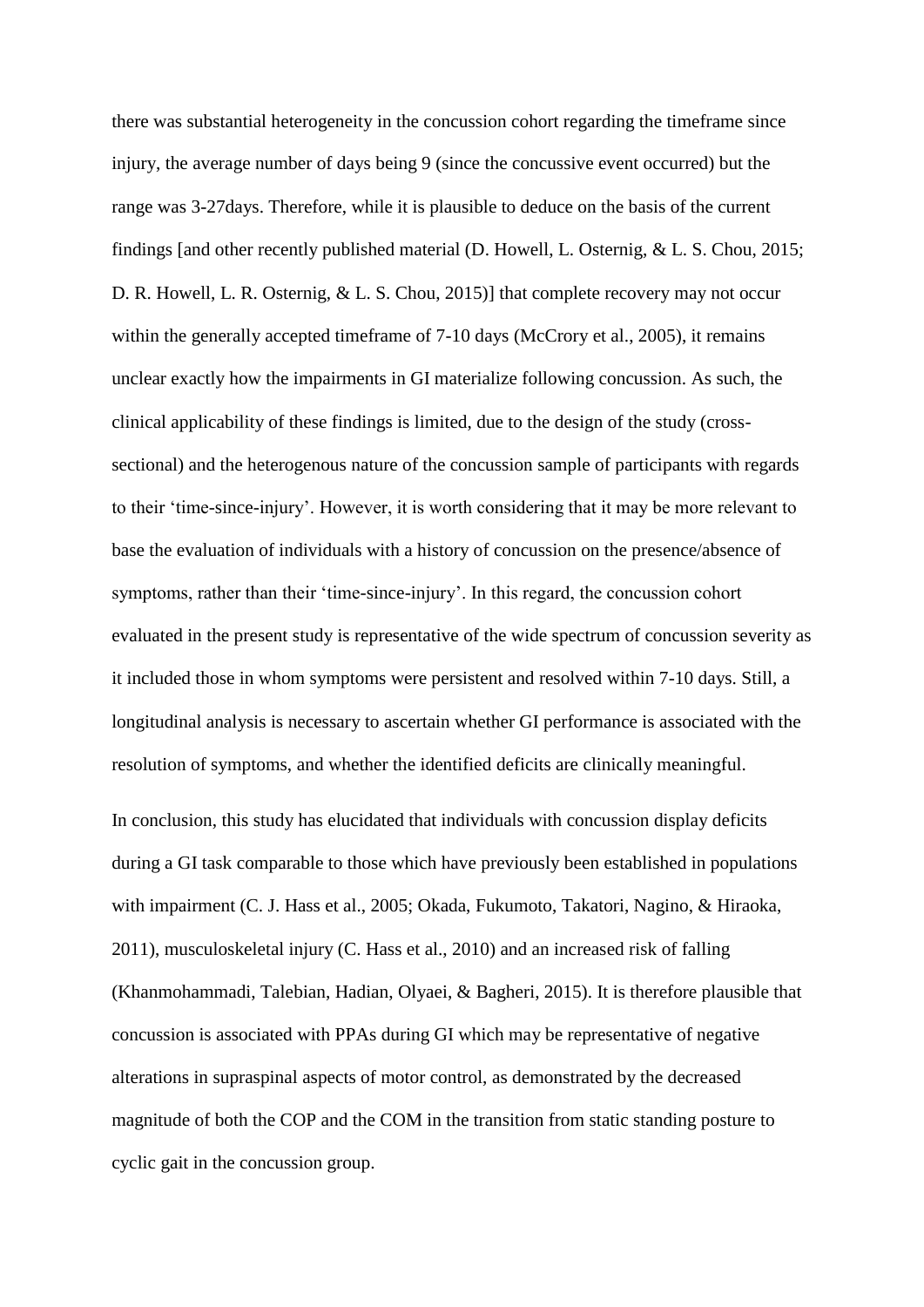### 3.5 REFERENCES

- Bouisset, S., & Do, M. C. (2008). Posture, dynamic stability, and voluntary movement. *Neurophysiol Clin, 38*(6), 345-362. doi:10.1016/j.neucli.2008.10.001
- Chang, H., & Krebs, D. E. (1999). Dynamic balance control in elders: gait initiation assessment as a screening tool. *Arch Phys Med Rehabil, 80*(5), 490-494.
- Doherty, C., Zhao, L., Ryan, J., Komaba, Y., Inomata, A., & Caulfield, B. (2017). Quantification of postural control deficits in patients with recent concussion: An inertial-sensor based approach. *Clin Biomech (Bristol, Avon), 42*, 79-84. doi:10.1016/j.clinbiomech.2017.01.007
- Gormley, J., Barr, D., Bell, A., Ravey, J., & Mollan, R. (1993). Examination of the duration of gait initiation by use of an electrogoniometer. *Gait Posture, 1*, 85-91.
- Halliday, S. E., Winter, D. A., Frank, J. S., Patla, A. E., & Prince, F. (1998). The initiation of gait in young, elderly, and Parkinson's disease subjects. *Gait Posture, 8*(1), 8-14.
- Hass, C., Bishop, M., Doidge, D., & Wikstrom, E. (2010). Chronic ankle instability alters central organization of movement. *Am J Sports Med, 38*(4), 829-834. doi:10.1177/0363546509351562
- Hass, C. J., Waddell, D. E., Fleming, R. P., Juncos, J. L., & Gregor, R. J. (2005). Gait initiation and dynamic balance control in Parkinson's disease. *Arch Phys Med Rehabil, 86*(11), 2172-2176. doi:10.1016/j.apmr.2005.05.013
- Hass, C. J., Waddell, D. E., Wolf, S. L., Juncos, J. L., & Gregor, R. J. (2008). Gait initiation in older adults with postural instability. *Clin Biomech (Bristol, Avon), 23*(6), 743-753. doi:10.1016/j.clinbiomech.2008.02.012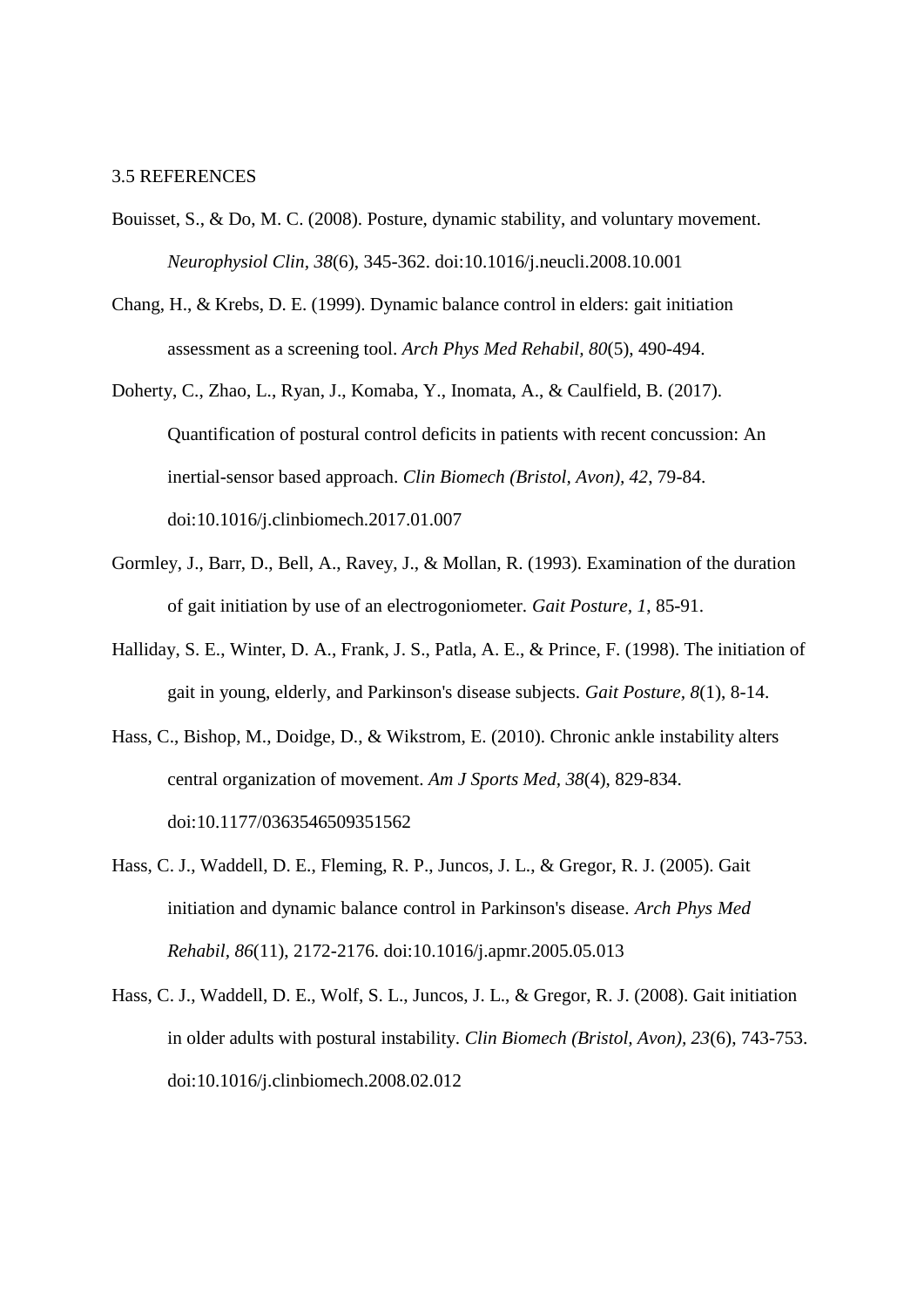- Horak, F. B., & Mancini, M. (2013). Objective biomarkers of balance and gait for Parkinson's disease using body-worn sensors. *Mov Disord, 28*(11), 1544-1551. doi:10.1002/mds.25684
- Howell, D., Osternig, L., & Chou, L. S. (2015). Monitoring recovery of gait balance control following concussion using an accelerometer. *J Biomech, 48*(12), 3364-3368. doi:10.1016/j.jbiomech.2015.06.014
- Howell, D. R., Osternig, L. R., & Chou, L. S. (2013). Dual-task effect on gait balance control in adolescents with concussion. *Arch Phys Med Rehabil, 94*(8), 1513-1520. doi:10.1016/j.apmr.2013.04.015
- Howell, D. R., Osternig, L. R., & Chou, L. S. (2015). Adolescents demonstrate greater gait balance control deficits after concussion than young adults. *Am J Sports Med, 43*(3), 625-632. doi:10.1177/0363546514560994
- Johnston, W., Doherty, C., Buttner, F., & Caulfield, B. (2017). Wearable Sensing and Mobile Devices: The Future of Post-Concussion Monitoring? *Journal of Concussion, (in press)*.
- Khanmohammadi, R., Talebian, S., Hadian, M. R., Olyaei, G., & Bagheri, H. (2015). Preparatory postural adjustments during gait initiation in healthy younger and older adults: Neurophysiological and biomechanical aspects. *Brain Res, 1629*, 240-249. doi:10.1016/j.brainres.2015.09.039
- Ledebt, A., Bril, B., & Breniere, Y. (1998). The build-up of anticipatory behaviour. An analysis of the development of gait initiation in children. *Exp Brain Res, 120*(1), 9-17.
- Mancini, M., Zampieri, C., Carlson-Kuhta, P., Chiari, L., & Horak, F. B. (2009). Anticipatory postural adjustments prior to step initiation are hypometric in untreated Parkinson's disease: an accelerometer-based approach. *Eur J Neurol, 16*(9), 1028-1034. doi:10.1111/j.1468-1331.2009.02641.x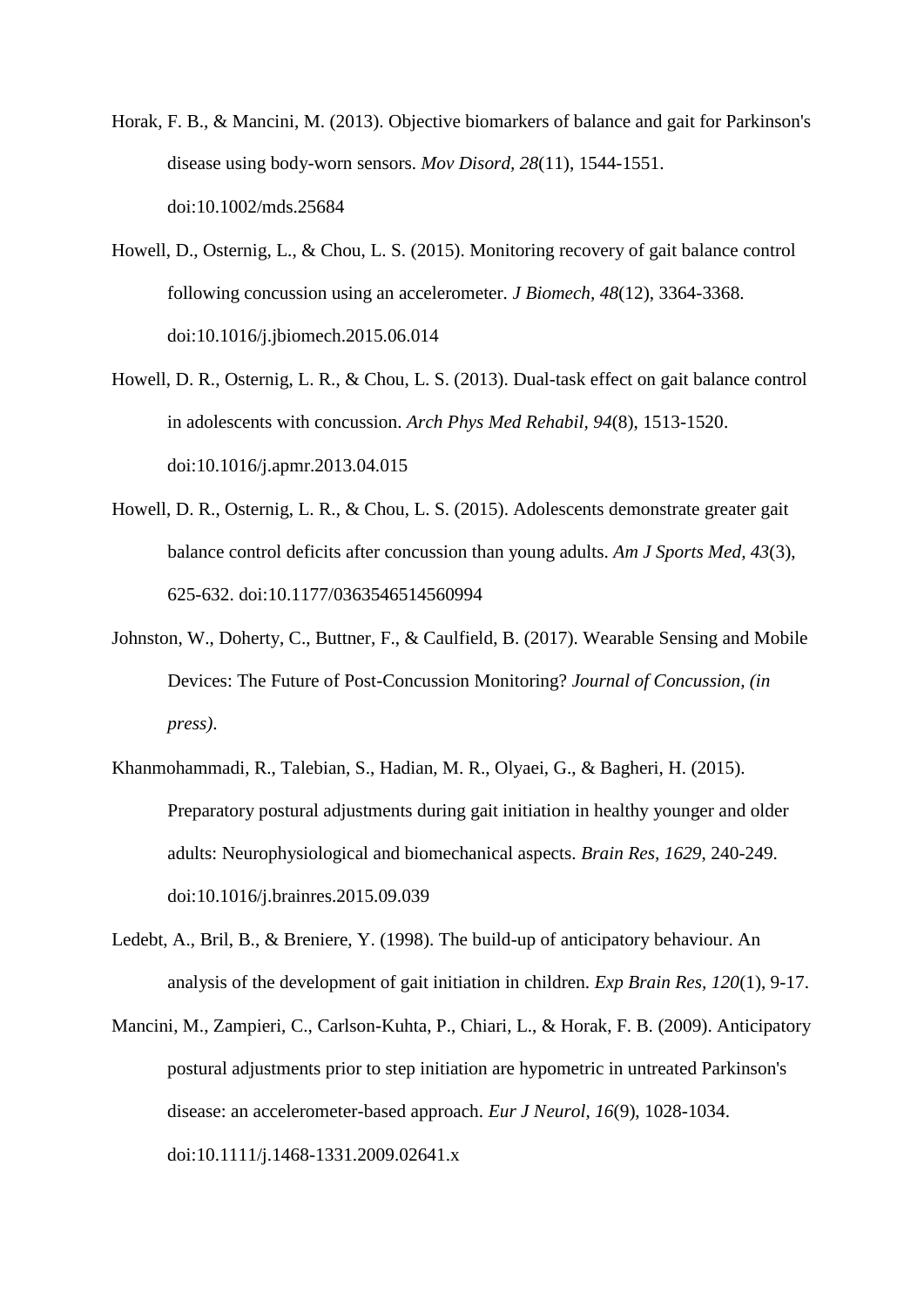- Martinez-Mendez, R., Sekine, M., & Tamura, T. (2011). Detection of anticipatory postural adjustments prior to gait initiation using inertial wearable sensors. *J Neuroeng Rehabil, 8*, 17. doi:10.1186/1743-0003-8-17
- Mayagoitia, R. E., Lotters, J. C., Veltink, P. H., & Hermens, H. (2002). Standing balance evaluation using a triaxial accelerometer. *Gait Posture, 16*(1), 55-59.
- McCrory, P., Johnston, K., Meeuwisse, W., Aubry, M., Cantu, R., Dvorak, J., . . . Schamasch, P. (2005). Summary and agreement statement of the 2nd International Conference on Concussion in Sport, Prague 2004. *Br J Sports Med, 39*(4), 196-204. doi:10.1136/bjsm.2005.018614
- McCrory, P., Meeuwisse, W., Aubry, M., Cantu, B., Dvorak, J., Echemendia, R., . . . Turner, M. (2013). Consensus statement on Concussion in Sport - The 4th International Conference on Concussion in Sport held in Zurich, November 2012. *Phys Ther Sport, 14*(2), e1-e13. doi:10.1016/j.ptsp.2013.03.002
- Okada, Y., Fukumoto, T., Takatori, K., Nagino, K., & Hiraoka, K. (2011). Abnormalities of the first three steps of gait initiation in patients with Parkinson's disease with freezing of gait. *Parkinsons Dis, 2011*, 202937. doi:10.4061/2011/202937
- Pai, Y. C., & Patton, J. (1997). Center of mass velocity-position predictions for balance control. *J Biomech, 30*(4), 347-354.
- Parker, T. M., Osternig, L. R., P, V. A. N. D., & Chou, L. S. (2006). Gait stability following concussion. *Med Sci Sports Exerc, 38*(6), 1032-1040. doi:10.1249/01.mss.0000222828.56982.a4
- Polcyn, A. F., Lipsitz, L. A., Kerrigan, D. C., & Collins, J. J. (1998). Age-related changes in the initiation of gait: degradation of central mechanisms for momentum generation. *Arch Phys Med Rehabil, 79*(12), 1582-1589.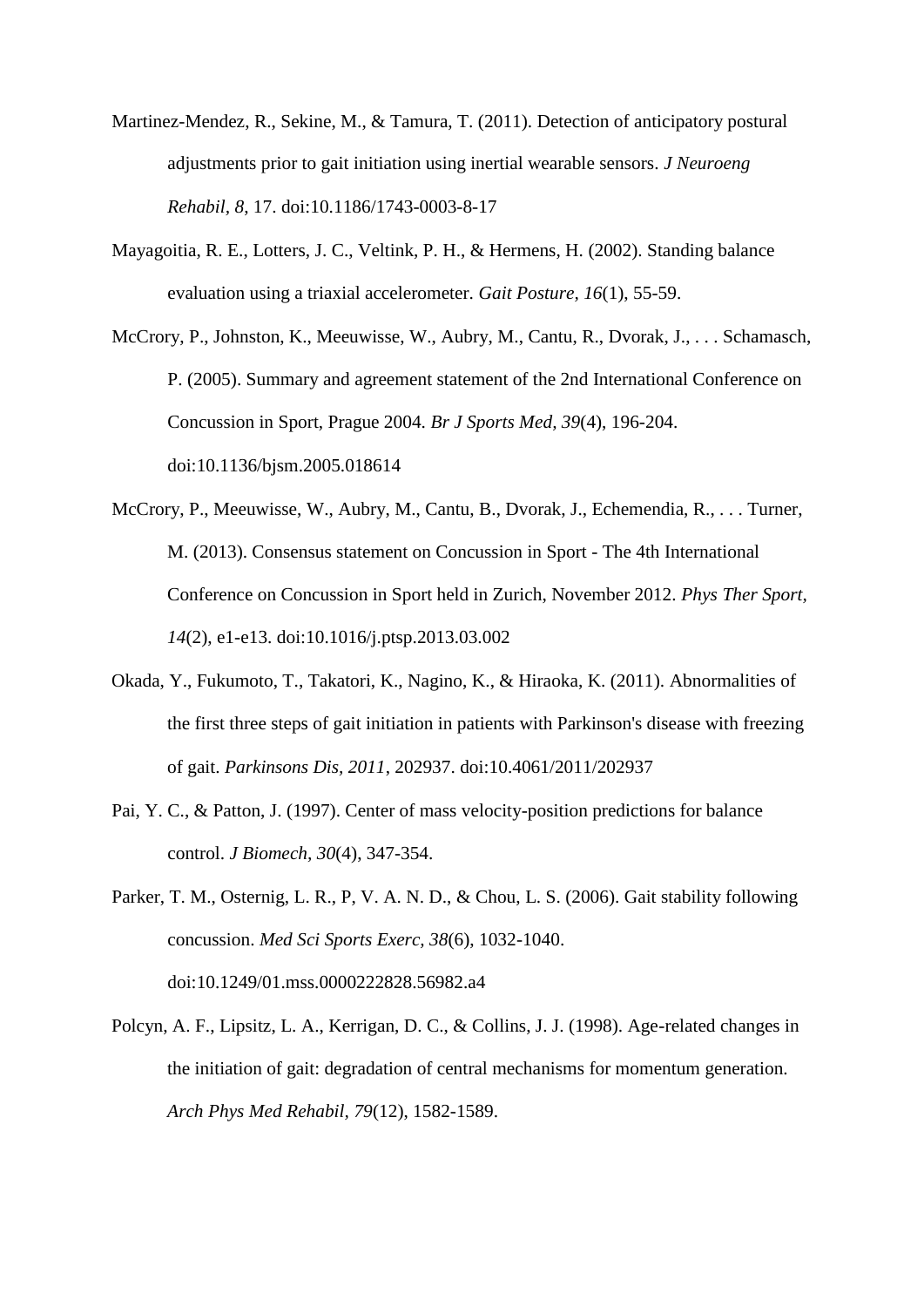- Powers, K. C., Kalmar, J. M., & Cinelli, M. E. (2014). Recovery of static stability following a concussion. *Gait Posture, 39*(1), 611-614. doi:10.1016/j.gaitpost.2013.05.026
- Register-Mihalik, J. K., Littleton, A. C., & Guskiewicz, K. M. (2013). Are divided attention tasks useful in the assessment and management of sport-related concussion? *Neuropsychol Rev, 23*(4), 300-313. doi:10.1007/s11065-013-9238-1
- Saunders, J., Inman, V., & Eberhart, H. (1953). The major determinants in normal and pathological gait. *J Bone Joint Surg Am, A*(3), 543-558.
- Ware, J. E., Jr., & Sherbourne, C. D. (1992). The MOS 36-item short-form health survey (SF-36). I. Conceptual framework and item selection. *Med Care, 30*(6), 473-483.
- Wu, G., Siegler, S., Allard, P., Kirtley, C., Leardini, A., Rosenbaum, D., . . . Stokes, I. (2002). ISB recommendation on definitions of joint coordinate system of various joints for the reporting of human joint motion—part I: ankle, hip, and spine. *J Biomech, 35*(4), 543-548. doi[:http://dx.doi.org/10.1016/S0021-9290\(01\)00222-6](http://dx.doi.org/10.1016/S0021-9290(01)00222-6)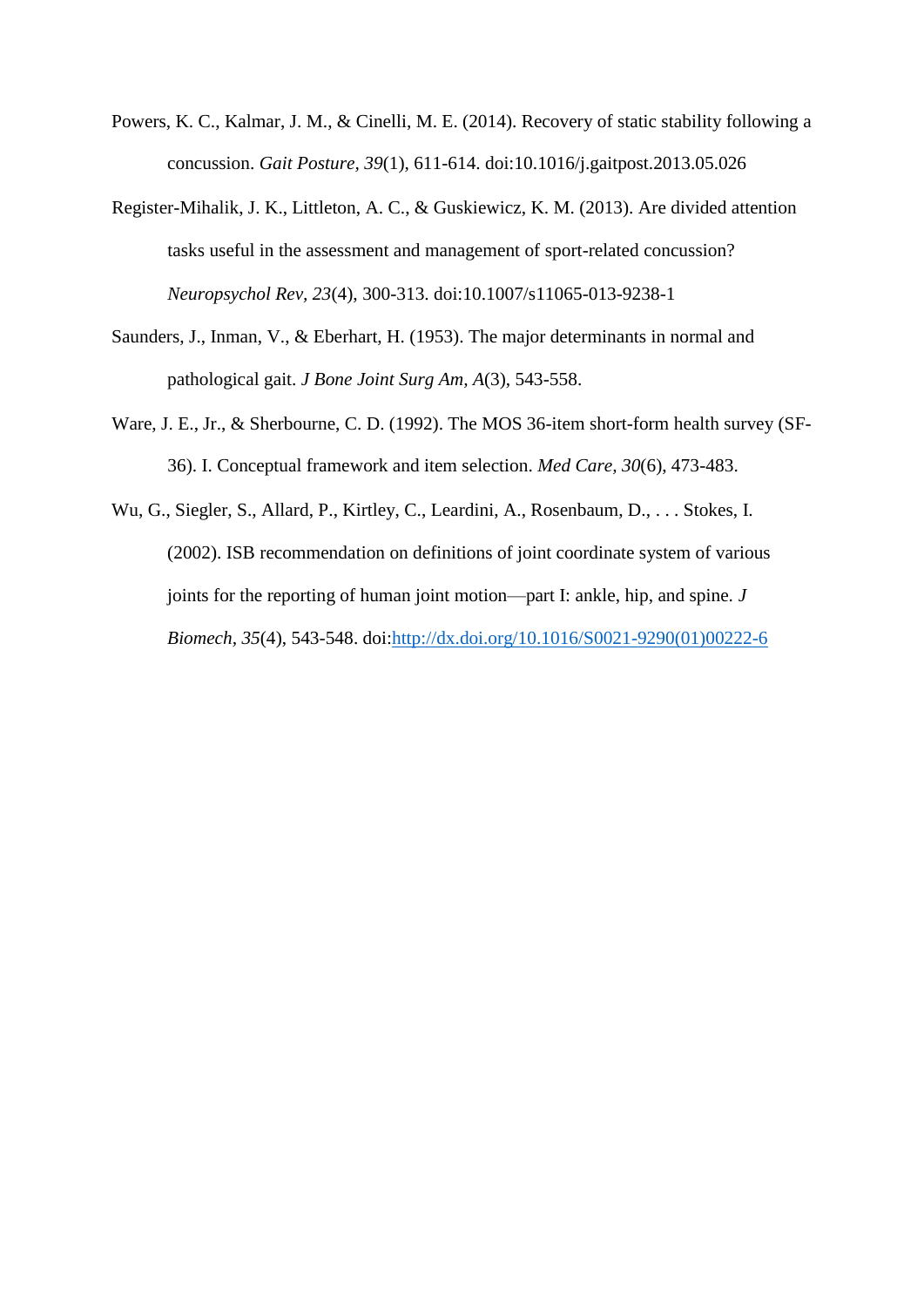Figure 1. Explanatory figure depicting the trajectory of the COP (centre of pressure) and the COM (centre of mass) during gait initiation where the right is the stepping limb and the left is the support limb. Note that the COM trajectory has been enlarged relative to the base of support. For the COP, grey lines depict the stepping limb; black lines depict the support limb. Note that the COP trajectories are not in synchrony-the stepping limb completes its path prior to the support limb. The two traces are representative of the mean of the entire cohort in the current study.

Figure 2. Pictorial representation of the post-hoc analysis. Data relates to the dominant limb only. Grey lines depict the centre of pressure (COP) trajectory of the stepping limb. Black lines depict the COP trajectory of the support limb. Continuous lines depict the control group. Dotted lines depict the concussion group. Note that the COP trajectories are not in synchrony-the stepping limb completes its path prior to the support limb.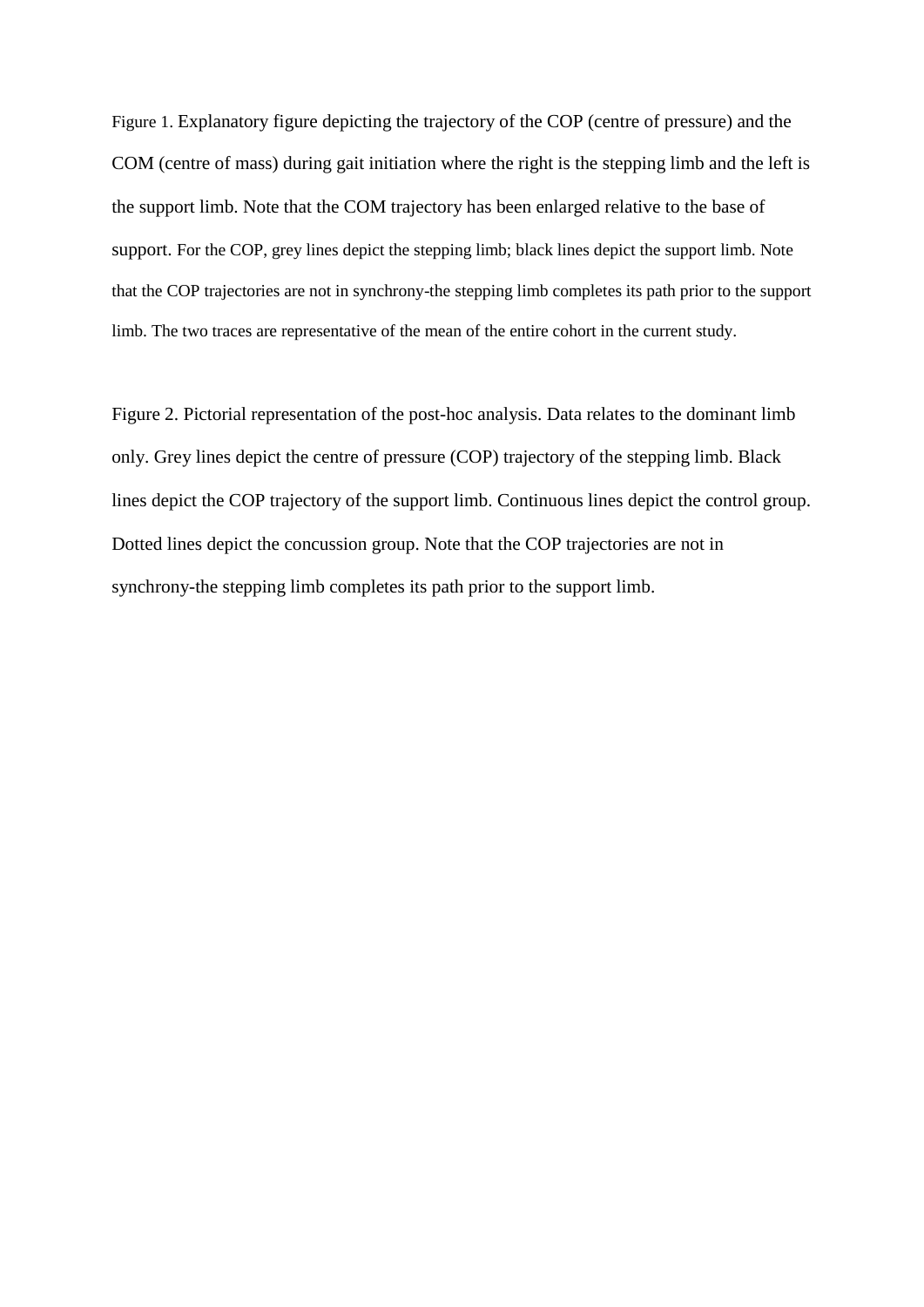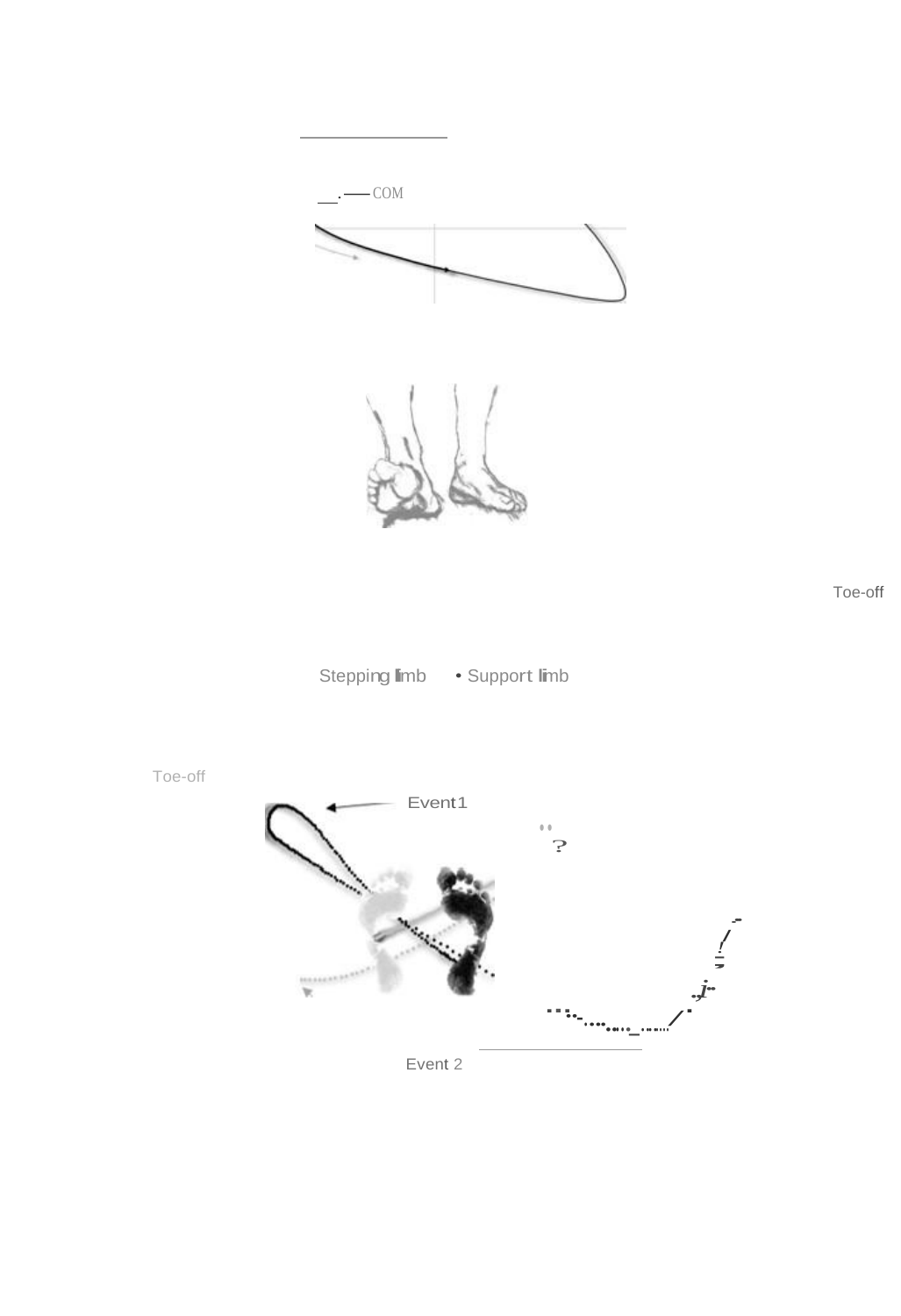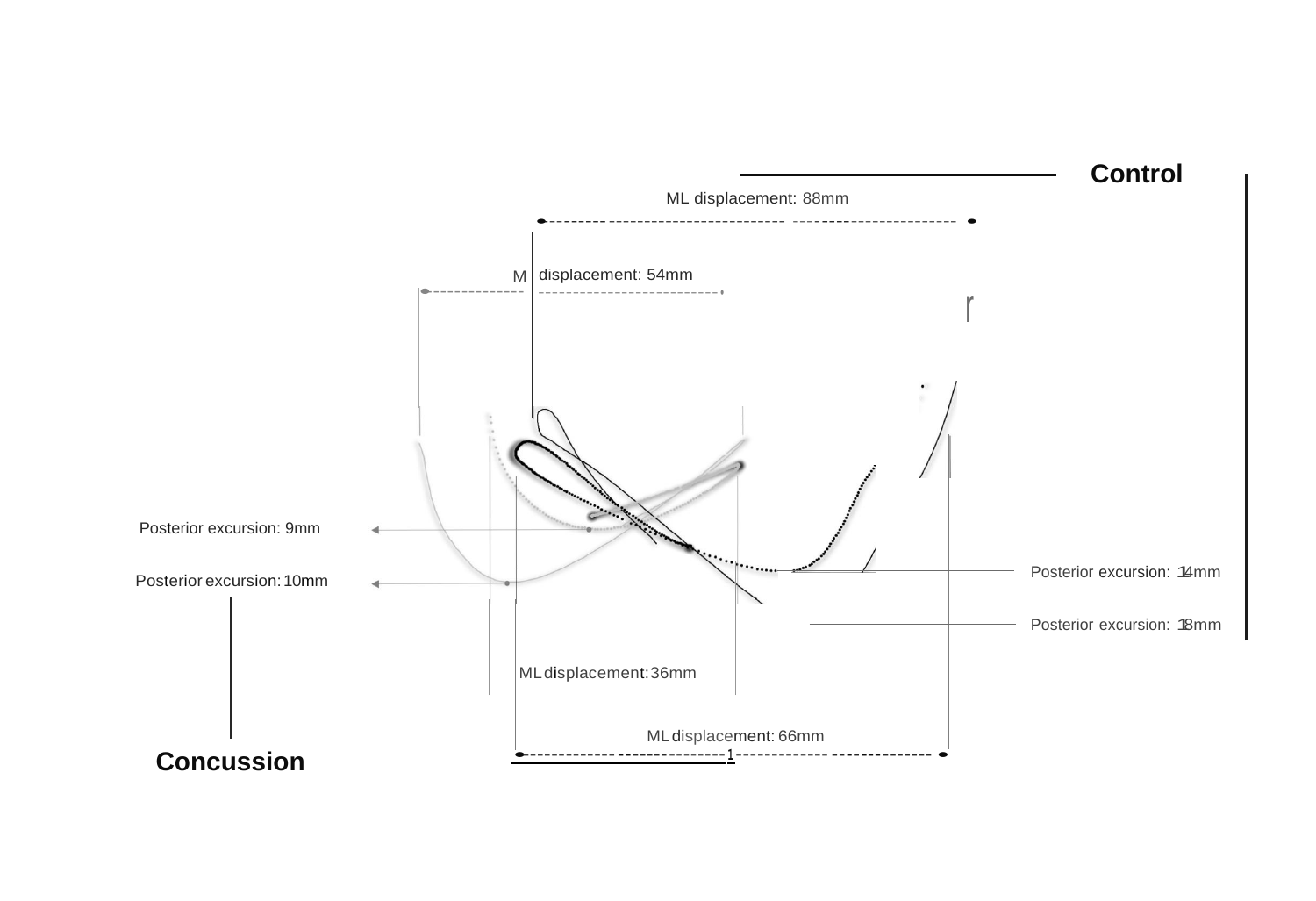Table 1. Demographics (mean[SD]) for the concussion and control groups

|                             | Age (years) | Height $(m)$ | Body mass (kg) | Physical activity levels | Days since most recent concussion |
|-----------------------------|-------------|--------------|----------------|--------------------------|-----------------------------------|
| Concussion                  | 21.83 [3.5] | $1.77$ [0.1] | 77.61 [13]     | $6.61$ [2.3]             | 9 [7]                             |
| $(Males = 11; Females = 4)$ |             |              |                |                          |                                   |
| Control                     | 22.46 [3.7] | $1.76$ [0.1] | 72.20 [10]     | $5.57$ [3.5]             | NA                                |
| $(Males = 11; Females = 4)$ |             |              |                |                          |                                   |

\*Physical activity levels were self-reported as the number of hours of designated physical activity or training per week.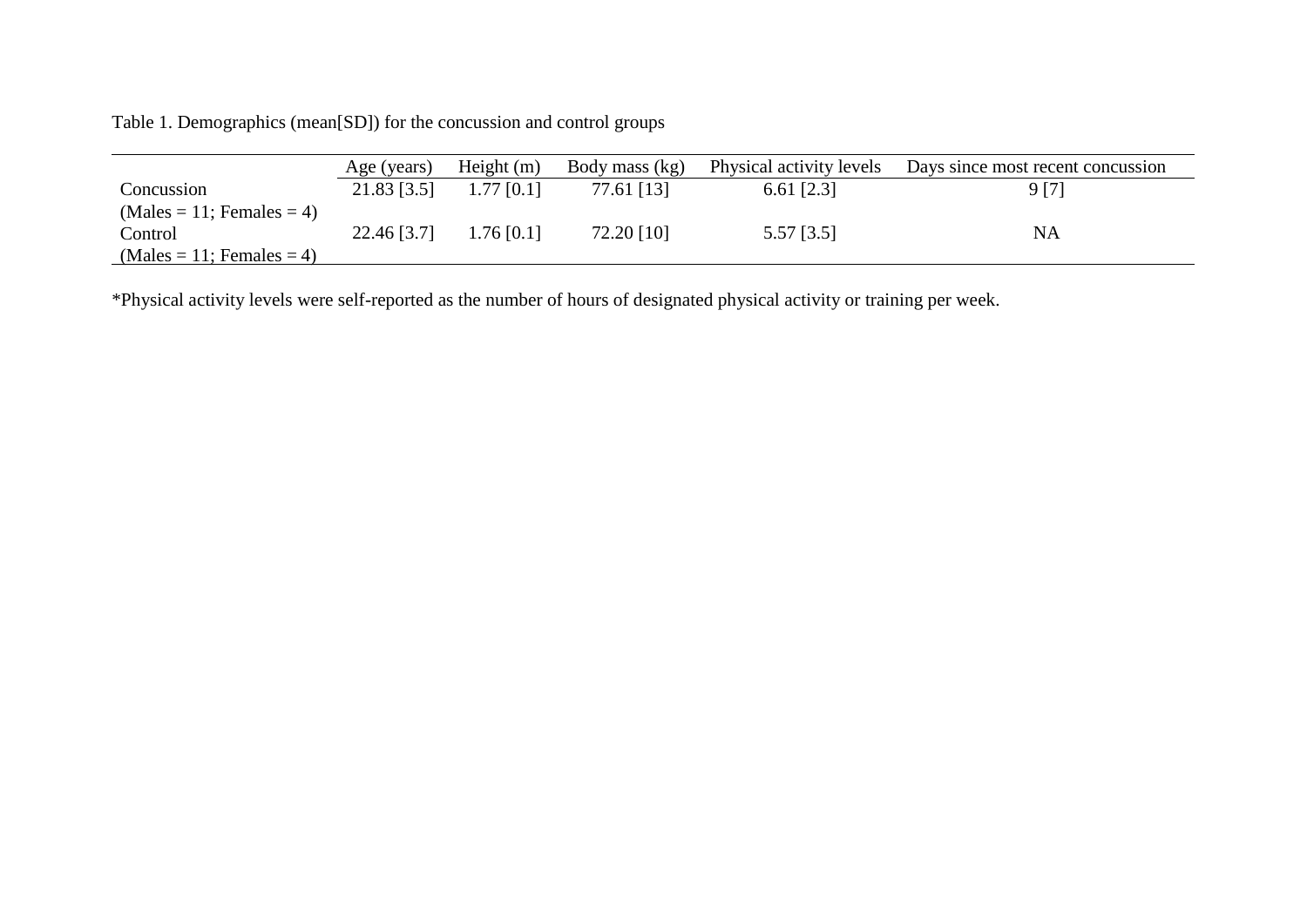Table 2. Results (mean and standard deviation [SD]) of the self-report outcome analysis.

|                             | <b>SF36</b>                |      |                              |      |          |                                 |       |                      |          |             | SCAT3    |                        |            |                             |       |      |          |                           |          |                          |          |      |
|-----------------------------|----------------------------|------|------------------------------|------|----------|---------------------------------|-------|----------------------|----------|-------------|----------|------------------------|------------|-----------------------------|-------|------|----------|---------------------------|----------|--------------------------|----------|------|
|                             | relative general<br>health |      | limitations of<br>activities |      | health   | physical<br>emotional<br>health |       | social<br>activities |          | <b>Pull</b> |          | energy and<br>emotions |            | perceived general<br>health |       | 1000 |          | Symptom severity<br>(132) |          | Symptom number<br>(1/22) |          |      |
|                             | Mean                       | SD   | Mean                         | SD   | Mean     | SD                              | Mean  | <b>SD</b>            | Mean     | SD          | Mea      | SD                     | Mean       | SD                          | Mean  | SD   | Mea      | SD                        | Mean     | SD                       | Mean     | SD   |
| Concussio<br>$\overline{ }$ | 6.13                       | 0.96 | 16.29                        | 3.58 | 1.43     | 1.87                            | 2.07  | 1.21                 | 5.71     | 2.02        | 5.00     | 2.08                   | 26.86      | 7.25                        | 13.86 | 2.68 | 76.50    | 17.89                     | 26.86    | 21.57                    | 10.86    | 5.20 |
| Control                     | 5.29                       | 1.73 | 19.63                        | 0.81 | 3.25     | 1.48                            | 2.56  | 0.96                 | 7.44     | 1.03        | 7.25     | 1.29                   | 35.38      | 4.01                        | 13.69 | 1.66 | 95.31    | 6.65                      | 6.19     | 7.95                     | 4.00     | 4.75 |
| P-value                     | 0.105                      |      | $0.001*$                     |      | $0.006*$ |                                 | 0.226 |                      | $0.006*$ |             | $0.001*$ |                        | $< 0.001*$ |                             | 0.834 |      | $0.001*$ |                           | $0.001*$ |                          | $0.001*$ |      |

\*indicates a statistically significant difference

SCAT3 = Sport Concussion Assessment Tool 3; SF36 = Short Form-36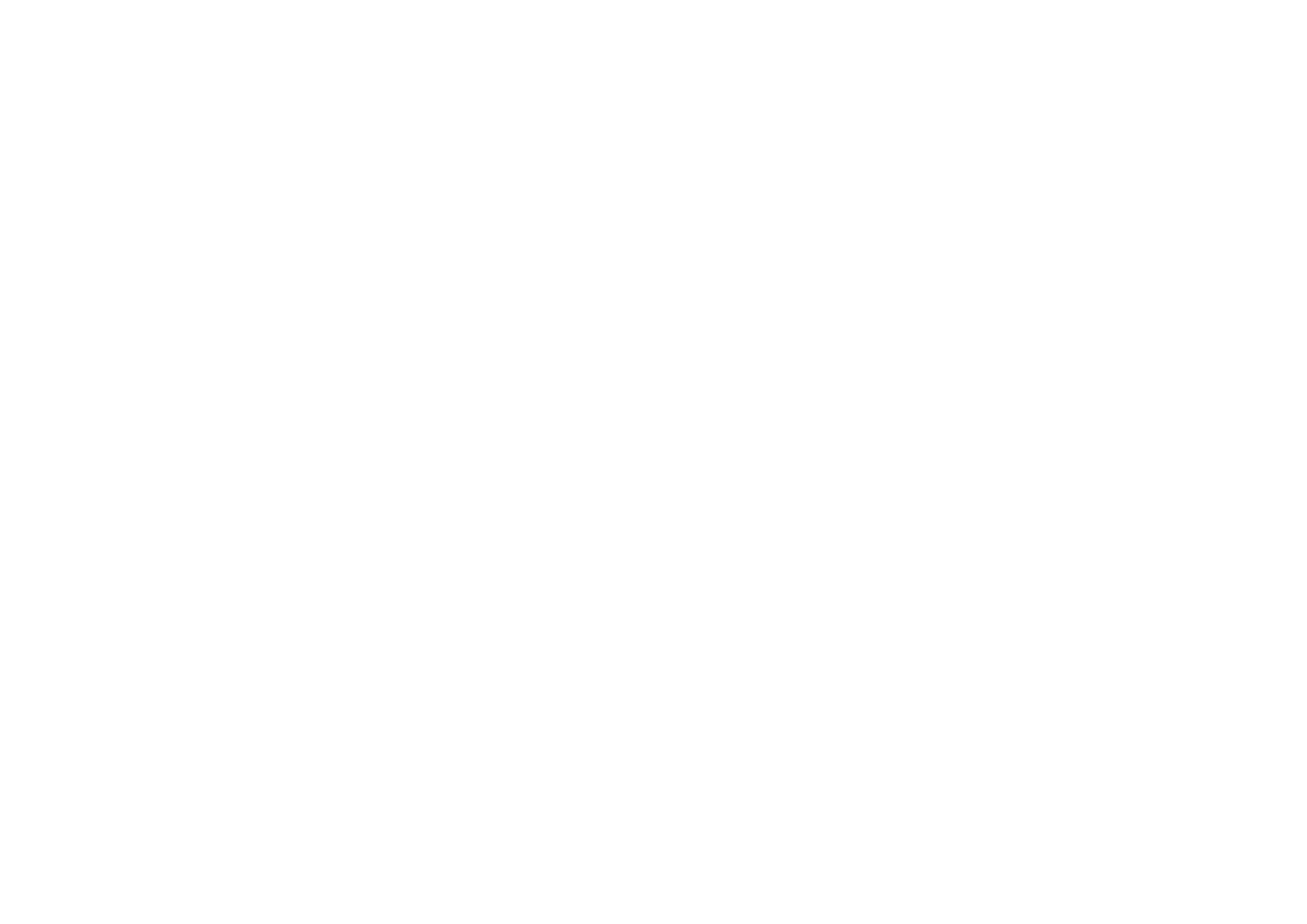| Task                                                            | Limb              | Period of PPA |                                  | Concussion                                                                                                                                                                                                                                                                                                                                                           | Control                            | P-value     |
|-----------------------------------------------------------------|-------------------|---------------|----------------------------------|----------------------------------------------------------------------------------------------------------------------------------------------------------------------------------------------------------------------------------------------------------------------------------------------------------------------------------------------------------------------|------------------------------------|-------------|
| Stepping limb: dominant foot<br>Support limb: non-dominant foot |                   |               | $(\eta^2)$ Peak ML COP excursion | 43.53mm [95%CI: 39.37 to 47.68]                                                                                                                                                                                                                                                                                                                                      | 42.03mm [95%CI: 40.31 to 43.74]    |             |
|                                                                 |                   | Period 1      | Peak AP COP excursion            | 12.46mm [95%CI: 9.64 to 15.28]                                                                                                                                                                                                                                                                                                                                       | 12.67mm [95%CI: 11.08 to 14.26]    |             |
|                                                                 | Dominant limb     | Period 2      | Peak ML COP excursion            | 83mm [95%CI: 72.72 to 93.27]                                                                                                                                                                                                                                                                                                                                         | 98.52mm [95%CI: 92.08 to 104.96]   |             |
|                                                                 |                   |               | Peak AP COP excursion*           | 9.71mm [95%CI: 8.14 to 11.27]                                                                                                                                                                                                                                                                                                                                        | 14.9mm [95%CI: 12.31 to 17.49]     | 0.032(0.15) |
|                                                                 |                   | Period 1-3    | Total ML COP excursion*          | 36.95mm [95%CI: 30.87 to 43.03]                                                                                                                                                                                                                                                                                                                                      | 54.24mm [95%CI: 46.99 to 61.5]     | 0.024(0.17) |
|                                                                 |                   |               | Total AP COP excursion           | 22.17mm [95%CI: 19.18 to 25.16]                                                                                                                                                                                                                                                                                                                                      | 27.57mm [95%CI: 24.55 to 30.59]    |             |
|                                                                 |                   |               | Peak ML COP excursion            | 64.62mm [95%CI: 61.08 to 68.16]                                                                                                                                                                                                                                                                                                                                      | 66.76mm [95%CI: 62.69 to 70.83]    |             |
|                                                                 |                   | Period 1      | Peak AP COP excursion            | 33.58mm [95%CI: 26.78 to 40.39]                                                                                                                                                                                                                                                                                                                                      | 35.59mm [95%CI: 30.67 to 40.51]    |             |
|                                                                 |                   |               | Peak ML COP excursion            | 143.87mm [95%CI: 132.38 to 155.36]                                                                                                                                                                                                                                                                                                                                   | 146.87mm [95%CI: 138.3 to 155.45]  |             |
|                                                                 |                   | Period 2      | Peak AP COP excursion            | 12.61mm [95%CI: 10.19 to 15.03]                                                                                                                                                                                                                                                                                                                                      | 15.85mm [95%CI: 13.73 to 17.97]    |             |
|                                                                 | Non-dominant limb | Period 1-3    | Total ML COP excursion           | 75.72mm [95%CI: 67.82 to 83.62]                                                                                                                                                                                                                                                                                                                                      | 94.49mm [95%CI: 88.19 to 100.8]    |             |
|                                                                 |                   |               | Total AP COP excursion           | 46.2mm [95%CI: 40.14 to 52.26]                                                                                                                                                                                                                                                                                                                                       | 51.44mm [95%CI: 47.13 to 55.74]    |             |
|                                                                 |                   | Period 1      | Peak ML COP excursion            | 60.85mm [95%CI: 58.82 to 62.87]                                                                                                                                                                                                                                                                                                                                      | 57.14mm [95%CI: 53.54 to 60.74]    |             |
|                                                                 |                   |               | Peak AP COP excursion            | 28.16mm [95%CI: 24.84 to 31.47]                                                                                                                                                                                                                                                                                                                                      | 22.6mm [95%CI: 20.81 to 24.38]     |             |
|                                                                 |                   | Period 2      | Peak ML COP excursion            | 129.69mm [95%CI: 122.92 to 136.46]                                                                                                                                                                                                                                                                                                                                   | 137.4mm [95%CI: 125.74 to 149.07]  |             |
|                                                                 | Dominant limb     |               | Peak AP COP excursion*           | 10.43mm [95%CI: 8.73 to 12.13]                                                                                                                                                                                                                                                                                                                                       | 18.13mm [95%CI: 14.92 to 21.35]    | 0.009(0.21) |
|                                                                 |                   | Period 1-3    | Total ML COP excursion*          | 66.51 mm [95% CI: 60.45 to 72.57]                                                                                                                                                                                                                                                                                                                                    | 88.43mm [95%CI: 78.53 to 98.32]    | 0.019(0.18) |
| Stepping limb: non-dominant foot<br>Support limb: dominant foot |                   |               | Total AP COP excursion           | 38.59mm [95%CI: 35.71 to 41.46]                                                                                                                                                                                                                                                                                                                                      | 40.73mm [95%CI: 37.49 to 43.97]    |             |
|                                                                 |                   | Period 1      | Peak ML COP excursion            | 46.53mm [95%CI: 40.85 to 52.2]                                                                                                                                                                                                                                                                                                                                       | 45.19mm [95%CI: 40.88 to 49.49]    |             |
|                                                                 | Non-dominant limb |               | Peak AP COP excursion            | 27.34mm [95%CI: 21.3 to 33.38]                                                                                                                                                                                                                                                                                                                                       | 30.48mm [95%CI: 24.63 to 36.34]    |             |
|                                                                 |                   | Period 2      | Peak ML COP excursion            | 115.34mm [95%CI: 104.12 to 126.55]                                                                                                                                                                                                                                                                                                                                   | 120.69mm [95%CI: 114.05 to 127.34] |             |
|                                                                 |                   |               | Peak AP COP excursion            | 9.88mm [95%CI: 7.32 to 12.44]                                                                                                                                                                                                                                                                                                                                        | 10.48mm [95%CI: 8.69 to 12.27]     |             |
|                                                                 |                   | Period 1-3    | Total ML COP excursion           | 51.05mm [95%CI: 44.67 to 57.43]                                                                                                                                                                                                                                                                                                                                      | 58.9mm [95%CI: 52.49 to 65.31]     |             |
|                                                                 |                   |               | Total AP COP excursion           | 37.22mm [95%CI: 31.66 to 42.78]                                                                                                                                                                                                                                                                                                                                      | 40.96mm [95%CI: 35.55 to 46.38]    |             |
|                                                                 |                   |               |                                  | *indicates statistically significant difference between concussion and control groups. AP = antero-posterior; CI = confidence interval; COP = centre of pressure; ML = medio-lateral; PPA = preparatory                                                                                                                                                              |                                    |             |
|                                                                 |                   |               |                                  | postural adjustment;. Period 1 commenced with the auditory cue and ended with the COP located in its most medial position toward opposing foot; period 2 represents the movement of the COP from<br>this medial position to its most posterior and lateral position (event 2); period 3 extends from event 2 until toe-off as the COP translates forward (Figure 1). |                                    |             |

Table 3. Mean values (with 95% CI) for the dependent variables related to the COP during the GI task.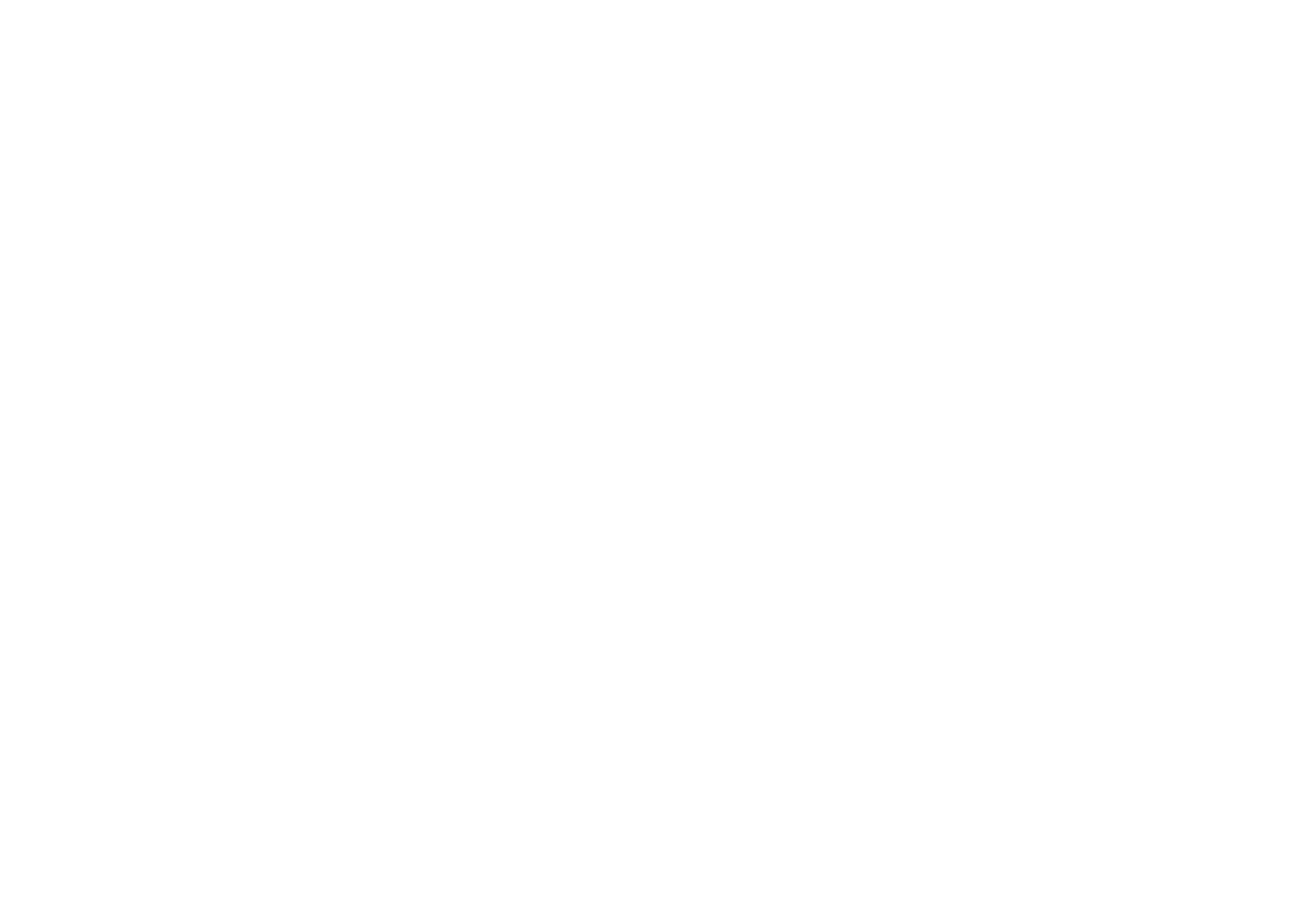| Task                                                            |                              | Concussion                                                                     | Control                                                                                                                   | $P-$  |
|-----------------------------------------------------------------|------------------------------|--------------------------------------------------------------------------------|---------------------------------------------------------------------------------------------------------------------------|-------|
|                                                                 | value Acceleration (ML)      | 2.47mm/s <sup>2</sup> [95%CI: 2.17 to 2.76]                                    | 2.43mm/s <sup>2</sup> [95%CI: 2.2 to 2.65]                                                                                |       |
|                                                                 | Acceleration (AP)*           | 3.52mm/s <sup>2</sup> [95%CI: 3.16 to 3.88]                                    | 4.05mm/s <sup>2</sup> [95%CI: 3.69 to 4.4]                                                                                | 0.002 |
| Support limb: non-dominant foot<br>Stepping limb: dominant foot | COM displacement<br>(ML)     | 10.88mm [95%CI: 10.86 to<br>10.89]                                             | 10.42mm [95%CI: 10.41 to<br>10.44]                                                                                        |       |
|                                                                 | COM displacement<br>$(AP)^*$ | 19.67mm [95%CI: 19.65 to 19.7]                                                 | 23.62mm [95%CI: 23.6 to 23.64]                                                                                            | 0.001 |
|                                                                 | Acceleration (ML)            | $2.73$ mm/s <sup>2</sup> [95%CI: 2.45 to 3]                                    | 2.42mm/s <sup>2</sup> [95%CI: 2.21 to 2.62]                                                                               |       |
| Stepping limb: non-dominant foot<br>Support limb: dominant foot | Acceleration (AP)*           | 3.51mm/s <sup>2</sup> [95%CI: 3.18 to 3.83]                                    | 3.9mm/s <sup>2</sup> [95%CI: 3.6 to 4.2]                                                                                  | 0.006 |
|                                                                 | COM displacement<br>(ML)     | 11.42mm [95%CI: 11.41 to<br>11.43]                                             | 9.6mm [95%CI: 9.59 to 9.61]                                                                                               |       |
|                                                                 | COM displacement<br>$(AP)*$  | 19.91mm [95%CI: 19.88 to<br>19.93]                                             | 22.82mm [95%CI: 22.8 to 22.84]                                                                                            | 0.004 |
|                                                                 |                              | posterior; CI = confidence interval; COM = centre of mass; ML = medio-lateral. | *indicates statistically significant difference between concussion and control groups, based on the 95% CIs. AP = antero- |       |

Table 4. Mean values (with 95% CI) for the dependent variables related to the COM during the GI task.